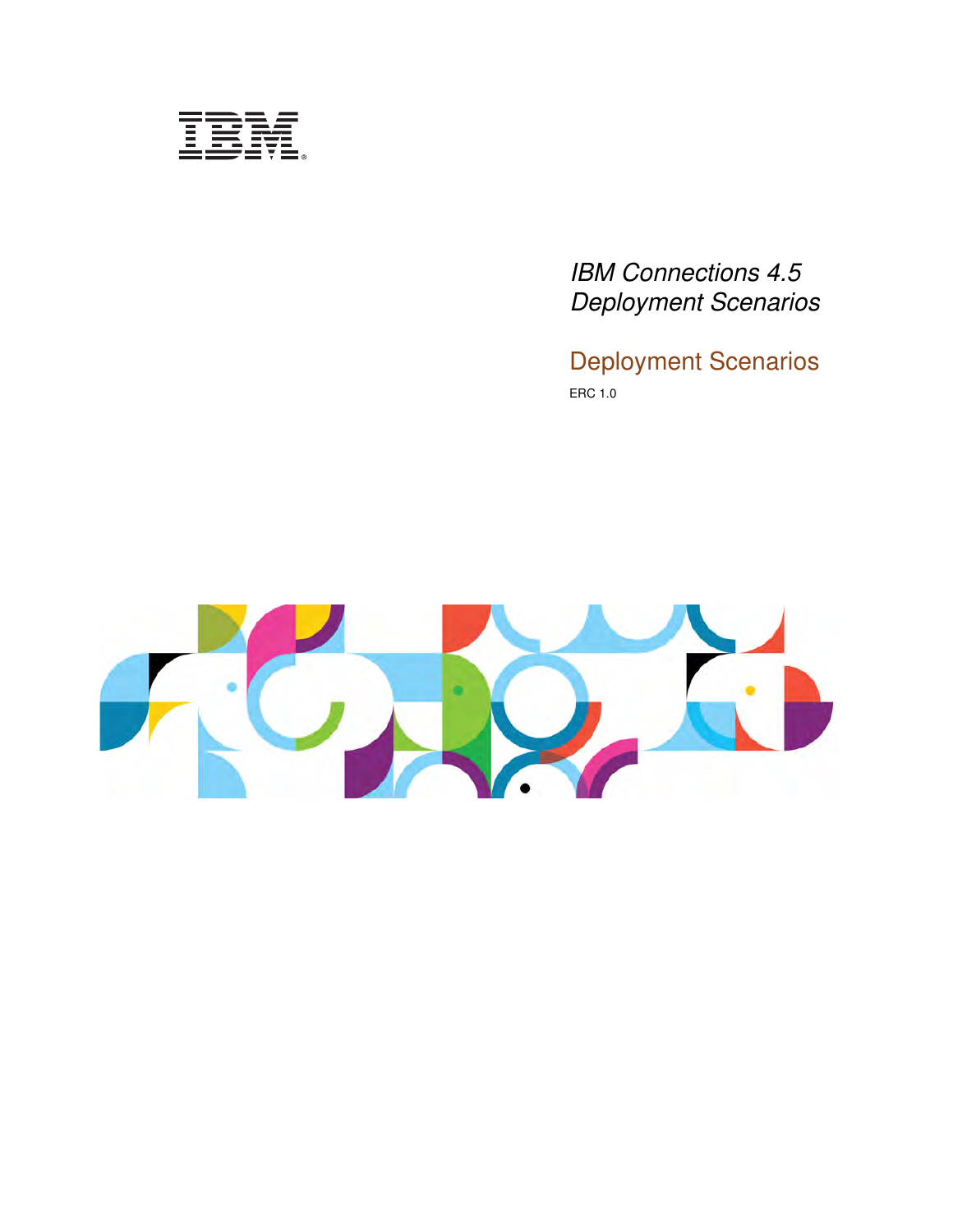### **Trademarks**

IBM, the IBM logo, and ibm.com are trademarks or registered trademarks of International Business Machines Corp., registered in many jurisdictions worldwide.

The following are trademarks of International Business Machines Corporation, registered in many jurisdictions worldwide:

| <b>AIX®</b>                  | Cognos <sup>®</sup> | DB2 Universal Database™ |
|------------------------------|---------------------|-------------------------|
| DB <sub>2</sub> <sup>®</sup> | Domino®             | FileNet®                |
| Lotus Notes <sup>®</sup>     | Lotus®              | <b>Notes®</b>           |
| Power <sup>®</sup>           | Quickr <sup>®</sup> | Rational®               |
| System z <sup>®</sup>        | Tivoli®             | WebSphere®              |

Linux is a registered trademark of Linus Torvalds in the United States, other countries, or both.

Microsoft and Windows are trademarks of Microsoft Corporation in the United States, other countries, or both.

Java™ and all Java-based trademarks and logos are trademarks or registered trademarks of Oracle and/or its affiliates.

Other product and service names might be trademarks of IBM or other companies.

#### **June 2013 edition**

The information contained in this document has not been submitted to any formal IBM test and is distributed on an "as is" basis without any warranty either express or implied. The use of this information or the implementation of any of these techniques is a customer responsibility and depends on the customer's ability to evaluate and integrate them into the customer's operational environment. While each item may have been reviewed by IBM for accuracy in a specific situation, there is no guarantee that the same or similar results will result elsewhere. Customers attempting to adapt these techniques to their own environments do so at their own risk.

 **© Copyright International Business Machines Corporation 2013.**

**This document may not be reproduced in whole or in part without the prior written permission of IBM.**

US Government Users Restricted Rights - Use, duplication or disclosure restricted by GSA ADP Schedule Contract with IBM Corp.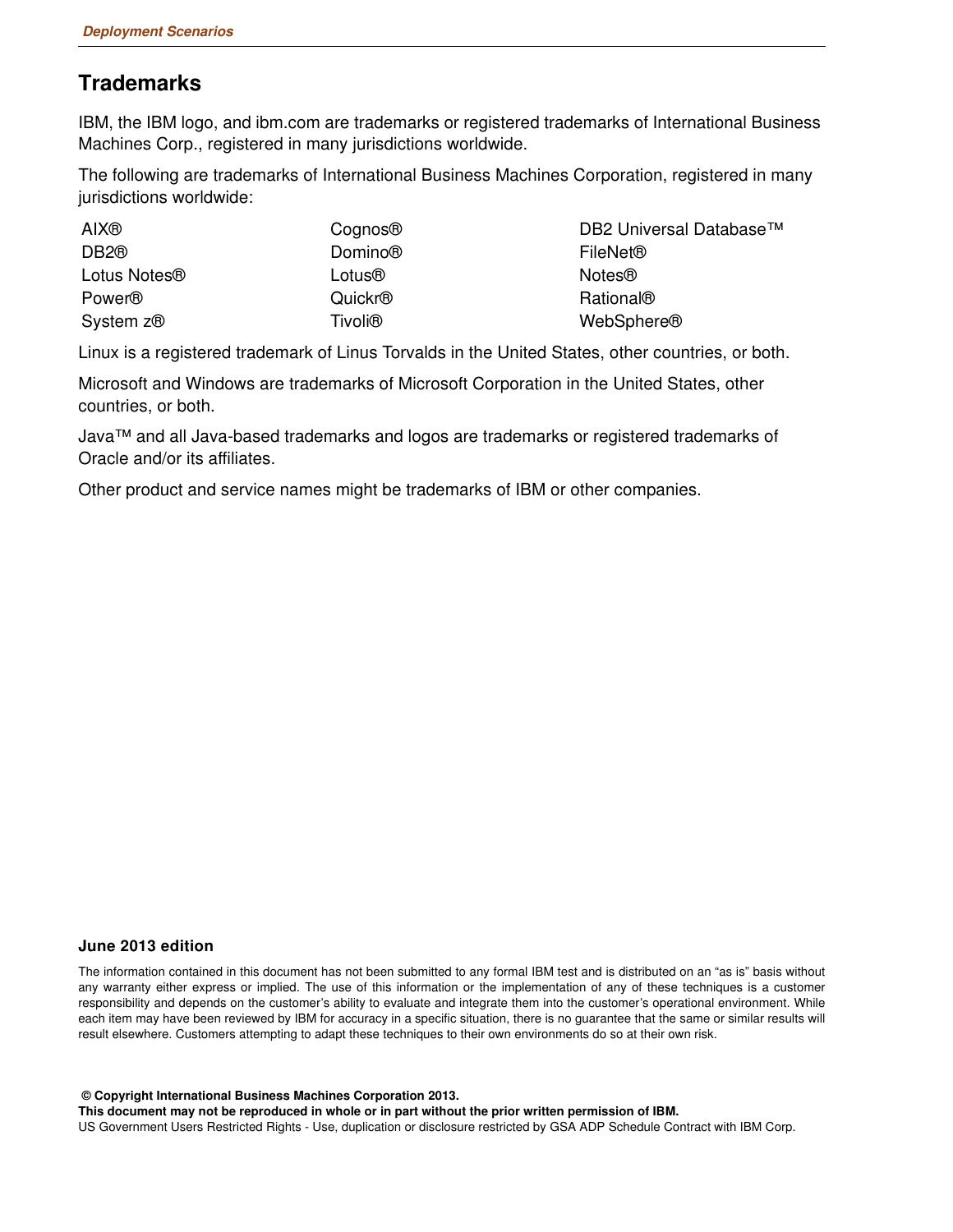# **How to set up embedded Connections Content Manager with IBM Connections 4.5**

This procedure describes how to set up Connections Content Manager (CCM) with IBM Connections by using the Embedded installation path.



This document does not cover tuning, restoring reliability data population, and so on. A single all-in-one-box deployment for this documentation is used. This document assumes that you understand the installation process of IBM Connections, WebSphere Application Server, HTTP, and database back-end servers.

See other documentation if you are not familiar with those areas.



**Reminder**

In this example, the Deployment Manager and application server for node 1 are placed on the same physical computer:

- Deployment Manager, DB2, Connections Node >> myServer download
- Caching Proxy >> myProxy



None of the standard connections installation screens is being documented in this procedure, but only the extra steps that are needed to get CCM working. This procedure works when either doing a new installation of Connections with Embedded CCM or if you have an existing installation of Connections and you are modifying the installation.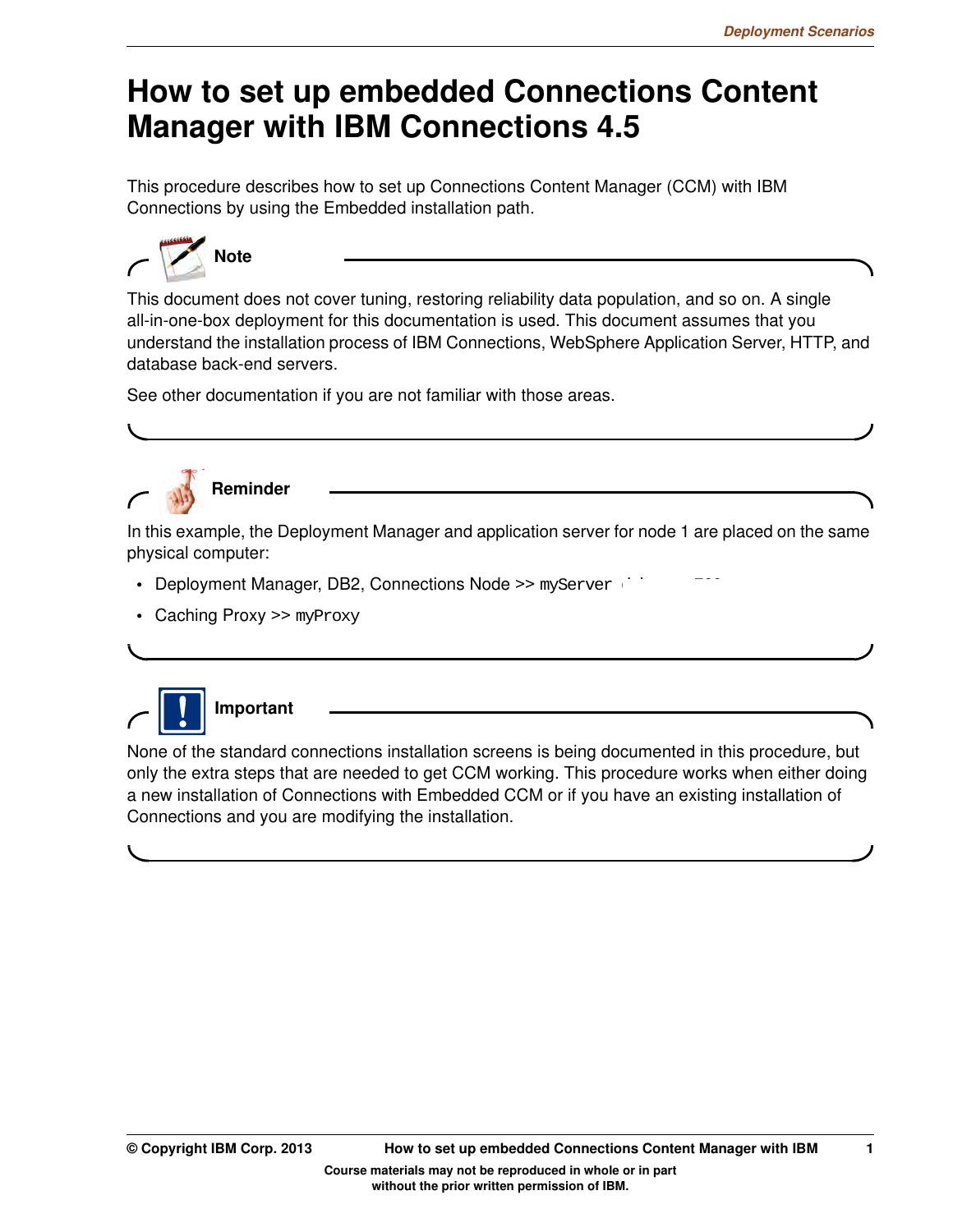# **Creating the IBM Connections Content Manager databases**

- \_\_ 1. Using the database creation wizard for Connections, make sure to select **IBM Connections Content Manager** databases so that they are created on the database server. You must create them before you can continue with the CCM setup.
- \_\_ 2. You should see something like the following result if they are created successfully.

**IBM Connections Content Manager** Global Configuration Data Database name: FNGCD Database user: LCUSER Sql scripts ran: createDb.sql, appGrants.sql Result: The database creation was successful. Object Store Database name; FNOS

Database user: LCUSER Sql scripts ran: createDb.sql, appGrants.sql Result: The database creation was successful

Figure 1. IBM Connections Content Manager databases successfully created



Depending on the number of databases on your database server instance on DB2, you might want to check the numdb value. If it is lower than the number of databases on your server, then DB2 does not allow more open connections to the database, and so you must ensure that it is larger. Usually, it is set to 16: db2 update dbm config using numdb 16, which means that you can populate profiles or build Cognos Cubes at the same time as you install Connections.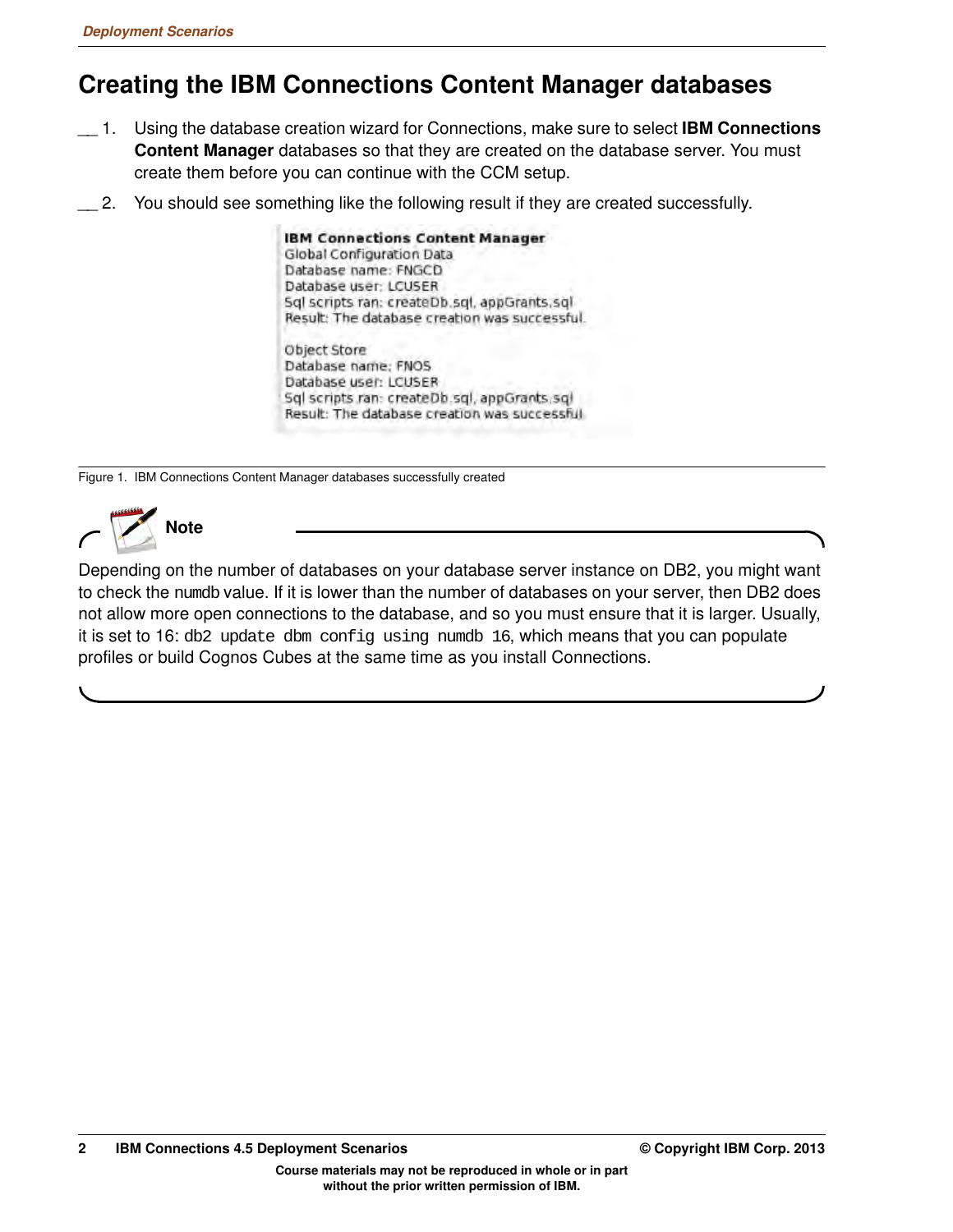### **Installation of the CCM add-on into the same Connections Cell (new installation option)**

- \_\_ 1. First, you must copy the builds of CCM down to your local system. The following installation packages are needed: CEServer, CEClient, and FNCS. They must all be copied into a single folder on your Connections Deployment manager. For example, /opt/software/fn-install.
- \_\_ 2. When done, also copy your Connections installers and start the installer as normal. If you already have Connections installed and chose to install without CCM, start the installation manager on your Deployment Manager and click **Modify**. Ensure that your Deployment Manager and node agents are running.
- 3. Continue with the installation of Connections as normal, and complete the panels until you get to the Features area. Make sure to select the **Add-on Feature > IBM Connections Content Manager**. Click **Next** to continue.

| <b>Features</b>                    |                                        |  |
|------------------------------------|----------------------------------------|--|
|                                    | pioga                                  |  |
| V                                  | Bookmarks                              |  |
| $\prec$                            | Communities                            |  |
| ø                                  | Files                                  |  |
| ☑                                  | Forums                                 |  |
| ø                                  | Metrics                                |  |
| 図                                  | Mobile                                 |  |
| 図                                  | Moderation                             |  |
| 図                                  | Profiles                               |  |
| $\left\vert \mathbf{v}\right\vert$ | Wikis                                  |  |
|                                    | <b>D &amp; Add-on Features</b>         |  |
| $\overline{\mathbf{v}}$            | <b>IBM Connections Content Manager</b> |  |

Figure 2. Installation of Connections - Features area

\_\_ 4. Validate your WebSphere server as normal but ensure that you use an LDAP user. The user that you use here must be a member of the LDAP branch you have enabled security for. The local wasadmin user does not work. In this example, wpsbind is used. Ensure that validation is successful.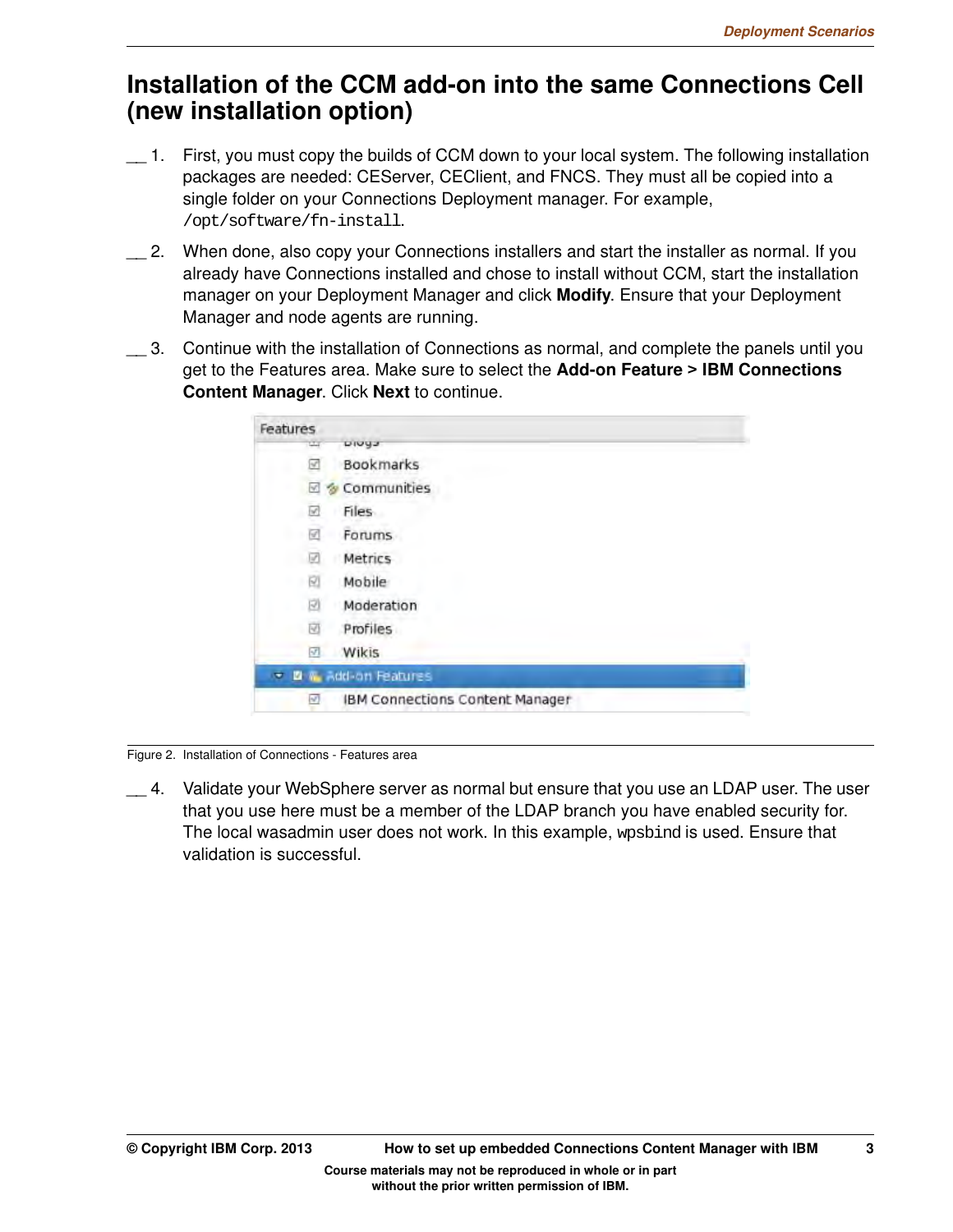\_\_ 5. You then see a new installation panel for IBM Connections Content Manager. Click **New deployment** and browse to the location where you copied the CEServer, CEClient, and FNCS installation files. In this example, it is /opt/software/fn-install. Click **Validate** and it should be successful. Then, click **Next** to continue.

| Common Configurations<br><b>E</b> WebSphere          | <b>Common Configurations</b><br>IBM Connections Content Manager                                                                                                                                                                                                                                         |
|------------------------------------------------------|---------------------------------------------------------------------------------------------------------------------------------------------------------------------------------------------------------------------------------------------------------------------------------------------------------|
| - ITM Longactions Con<br>Topology<br><b>Database</b> | <b>IBM Connections Content Manager</b><br>IBM Connections Content Manager provide the services and infrastructure for a content<br>management library in Communities.<br>Select your IBM Connections Content Manager Deployment<br>New deployment<br>Existing deployment<br><b>Installers Location:</b> |
|                                                      | Location of where the following installers are located:<br>5.2.0-P8CE-LINUX.BIN:FNCS-2.0.0.0-Linux.bin:5.2.0-P8CE-CLIENT-LINUX.BIN                                                                                                                                                                      |
|                                                      | /opt/software/fn-install<br><b>Browsel</b>                                                                                                                                                                                                                                                              |
|                                                      | Follow the IBM Connections Information Center instructions to complete the post-install<br>steps.                                                                                                                                                                                                       |
|                                                      | Validate                                                                                                                                                                                                                                                                                                |

Figure 3. Validating your WebSphere server

- \_\_ 6. Select the topology type for your environment and click **Next** to continue. This is the cluster where CCM is installed.
- \_\_ 7. Next, you are asked to validate the connection to the new IBM Connections Content Manager databases. Complete the information here and make sure that the validation is successful.
- \_\_ 8. Continue with the installation as normal and after some time it should complete successfully. If so, you should see the following result from the installation manager.



Figure 4. Message: IBM Connections Content Manager installed successfully

You have CCM installed and you must now configure it.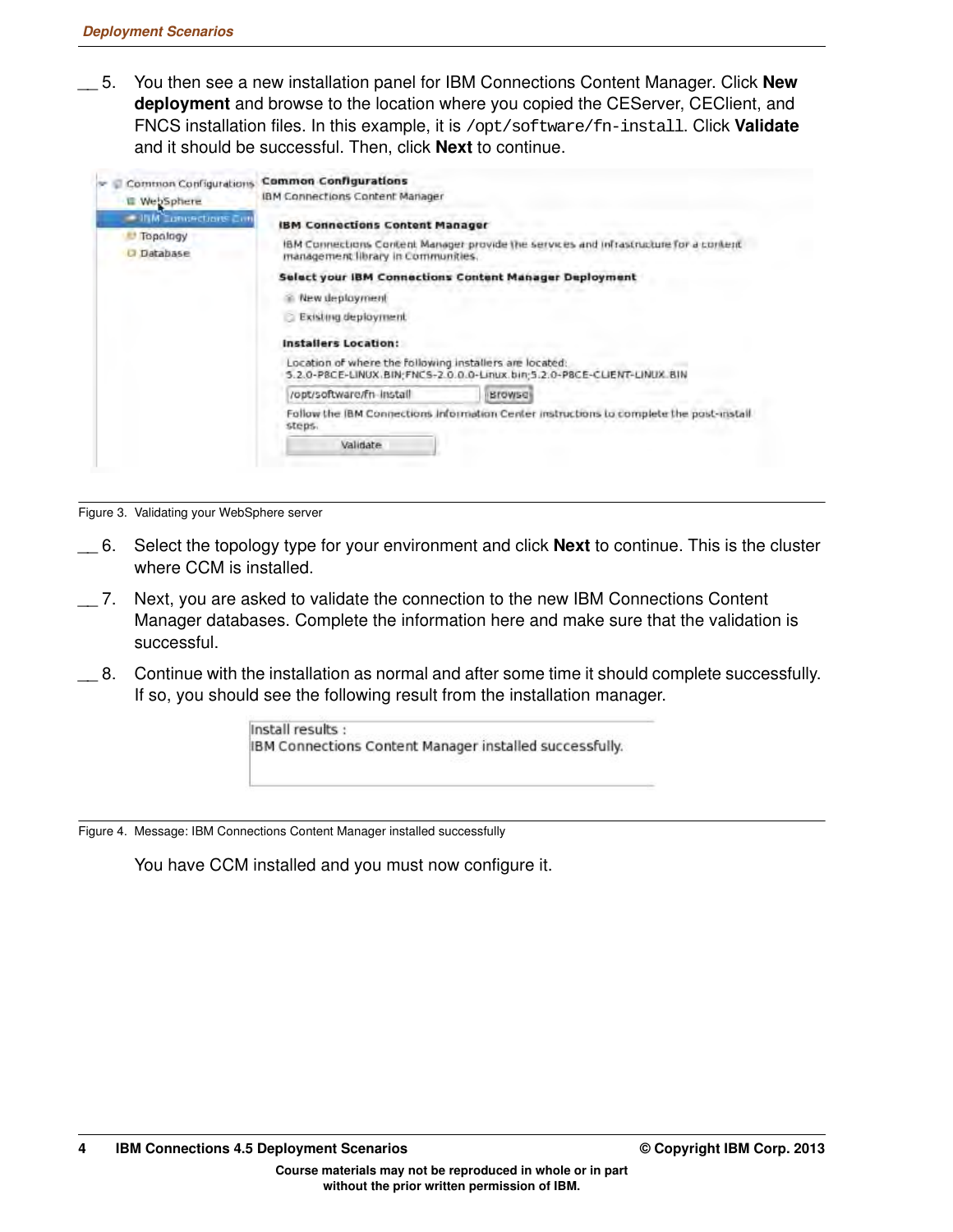### Admin console post-installation steps and checks

Now you have two more applications on your admin console. These applications are FNCS and FileNetEngine:



Figure 5. New applications on the admin console: FNCS and FileNetEngine

- $\Box$  1. The first step is to map the manage modules to your web server and your cluster that you installed CCM into. It ensures that CCM can be accessed over HTTP (80) and not the internal ports of your CCM server (9080). Make sure to synch the nodes, and generate and propagate the plug-in to your HTTP server after this change. A restart of the HTTP server is also needed.
- \_\_ 2. Now go to **Enterprise Applications > FNCS > User RunAs roles** and check that the user you used to install CCM is recorded as the anonymous user. In this example, it is wpsbind.

| 看看          |                  |           |
|-------------|------------------|-----------|
| Select Role |                  | User name |
|             | $\Box$ Anonymous | wasbind   |

Figure 6. Checking that the user used to install CCM is recorded as the anonymous user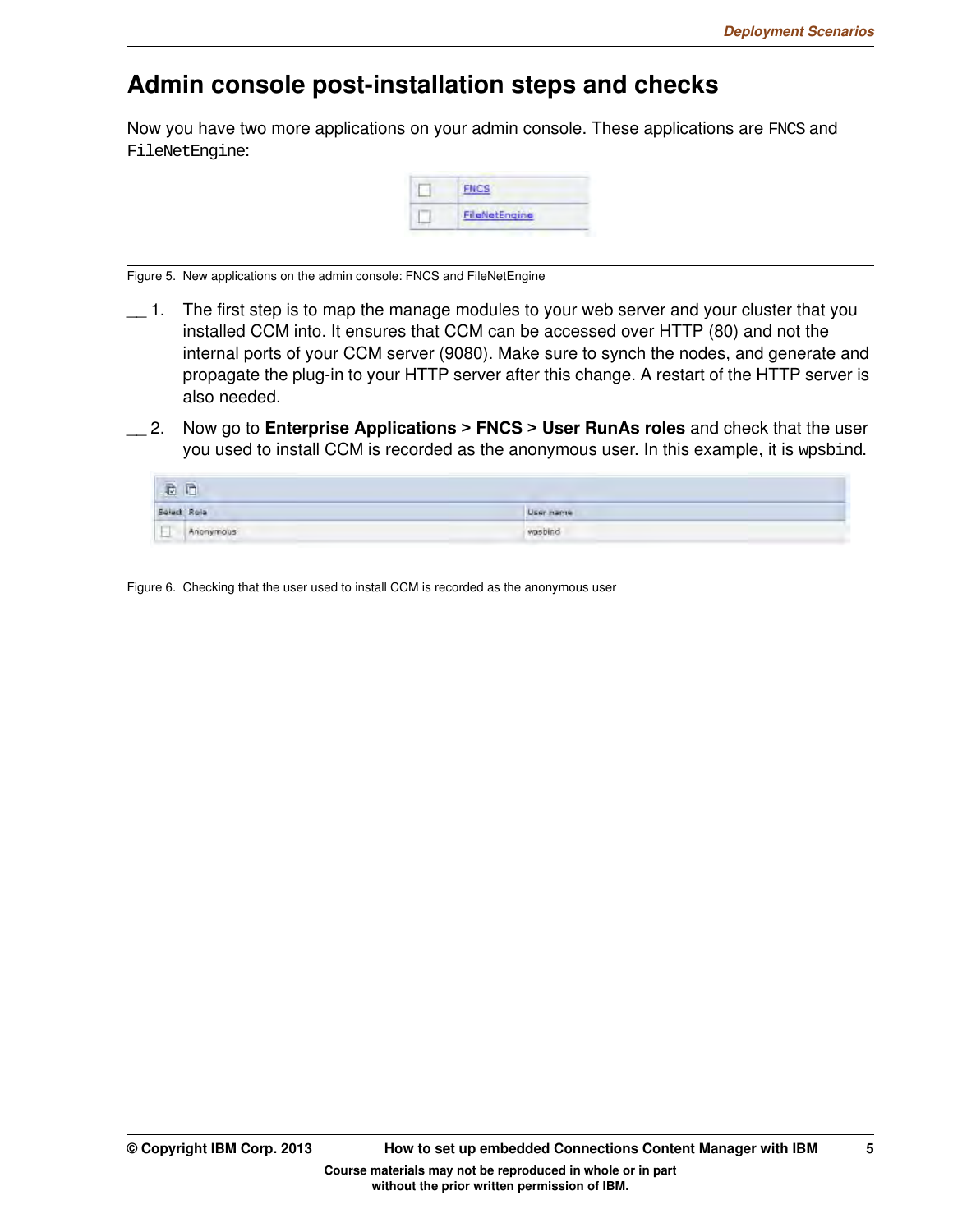### **Changing the HTTP or HTTPS URLs for CCM in LotusConnections-config.xml to your web server for CCM**

\_\_ 1. The file LotusConnections-config.xml has URLs and ports that are hardcoded and they must be changed to your web server. So, they must change to the URL for the HTTP fronting your CCM server.

```
清明
      <bloctsstvienEsferstenes bootstrapHost="" bootstrapPort="" clusterHame="" anabled="true" serviceHame="ecm_files" sal_enabled="true">
          (slocitref)
              <slocistatic href="http://myAppServer.example.com" ssl href="https://myAppServer.example.com"/><br><slocisterService href="https://myAppServer.example.com"/>
ı
           </albothref>
       </alboraeryicebatecance>
```
Figure 7. LotusConnections-config.xml

\_\_ 2. When done, make sure to synch the change to your nodes.

Check if any specific workarounds or patches are needed for the builds of Connections, CEServer, CEClient, or FNCS. They must be applied now before you start connections and configure the object store. When done, start Connections and your CCM server. Ensure that HTTP and the database are also running.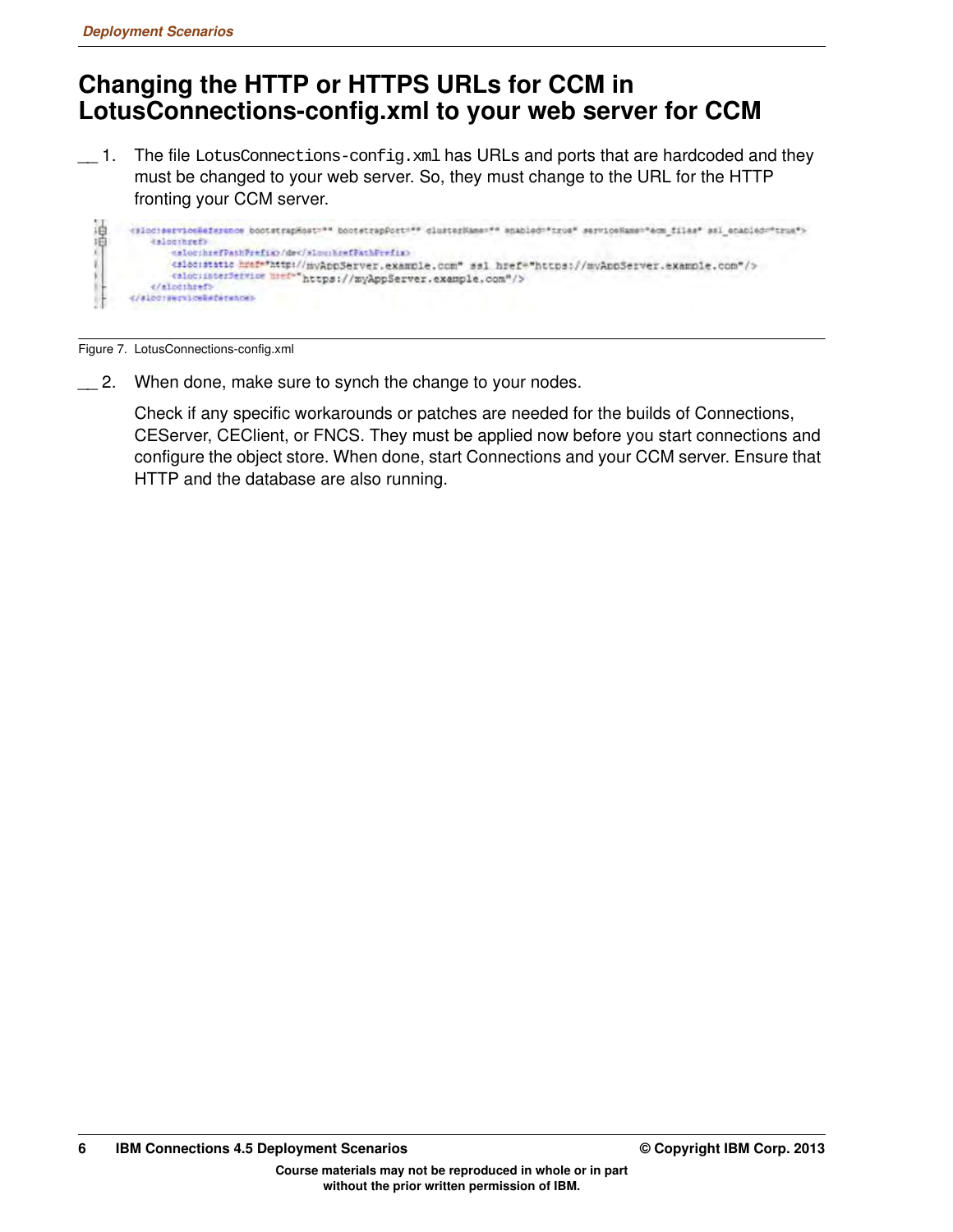## **Creating the CCM domain**

Next, you must create a domain on CCM. Do it before any object store is created or any add-ons are installed, which are done later.

- \_\_ 1. First, access the Admin Console for Content Platform Engine ("acce" for short). To do it, go to http://myProxy.example.com/acce/ and logging in as the user you set up CCM with, wpsbind.
- \_\_ 2. The Administration Console for Content Platform Engine opens. Click **Next** to continue.

| Administration Comole for Content Pladorm Engine-<br><b>Rear Domain</b>                                               |                                                      |
|-----------------------------------------------------------------------------------------------------------------------|------------------------------------------------------|
| Cancel                                                                                                                |                                                      |
| MON FW Falchille Balme                                                                                                |                                                      |
| san is a logical prosping of resourc<br>access any resource is by domain, but comto access any resource that two vol- |                                                      |
|                                                                                                                       |                                                      |
| clies Next: you cannot return to this clap to change the name                                                         |                                                      |
|                                                                                                                       |                                                      |
| Discurrential                                                                                                         | http://myDocumentationServer.example.com/myDoc/topic |

Figure 8. Admin Console for Content Platform Engine

\_\_ 3. Next, you must specify the Directory Services Provider. Change the type to **IBM Virtual Member Manager** and display name to **IBM VMM**. Click **Next** to continue.

|            | New Domain *                                                    |        |                                |  |
|------------|-----------------------------------------------------------------|--------|--------------------------------|--|
| in frauch. | <b>Next &gt;</b>                                                | Cancel |                                |  |
|            |                                                                 |        |                                |  |
|            | <b>Specify Imm Directory Service Provider</b>                   |        |                                |  |
|            | Select the durecisty awaics printine already configured for the |        |                                |  |
|            | Also apecify a display name for the domain.                     |        |                                |  |
|            | Type:                                                           |        | IRE! Virtuoi Marcosar Manazena |  |

Figure 9. Admin Console for Content Platform Engine - Specifying the Directory Services Provider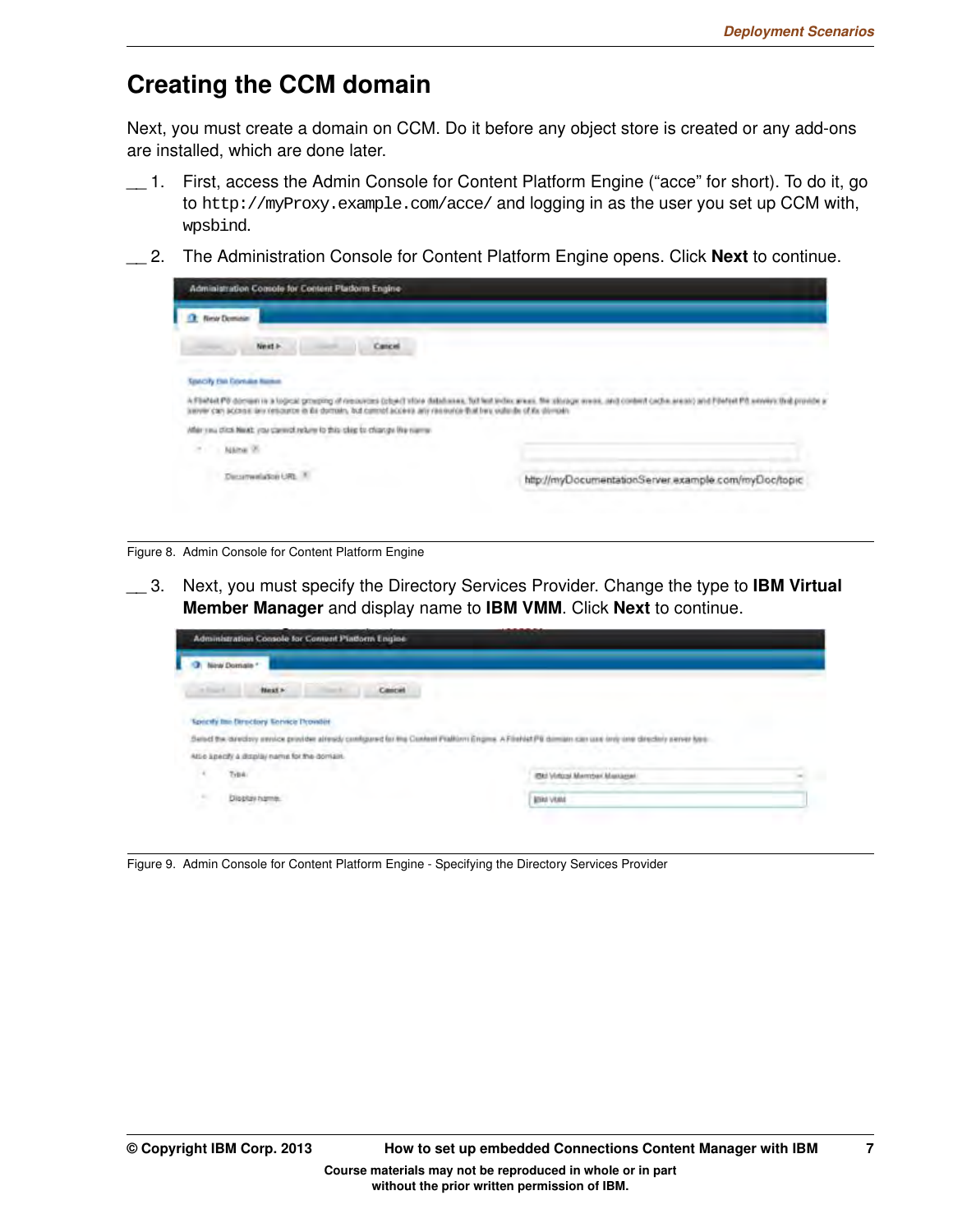\_\_ 4. Next, you specify the domain administrators. It should already contain your wpsbind user. Click **Finish** to complete this section. When done, you should see something like the following screen.

| <b>Balled Live</b><br>Finish.<br>$=$ Lay K.<br>Cancel<br><b>Remove</b><br>Add.<br>Short Ramo<br>Principal Name                                         |  |  |  |
|--------------------------------------------------------------------------------------------------------------------------------------------------------|--|--|--|
| Specify the Domain Administrators<br>Add the users and groups who should have Full Control administrative access to the FileNet PB domain. Learn more. |  |  |  |
|                                                                                                                                                        |  |  |  |
|                                                                                                                                                        |  |  |  |
|                                                                                                                                                        |  |  |  |
|                                                                                                                                                        |  |  |  |

Figure 10. Admin Console for Content Platform Engine - Specifying the Domain Administrators

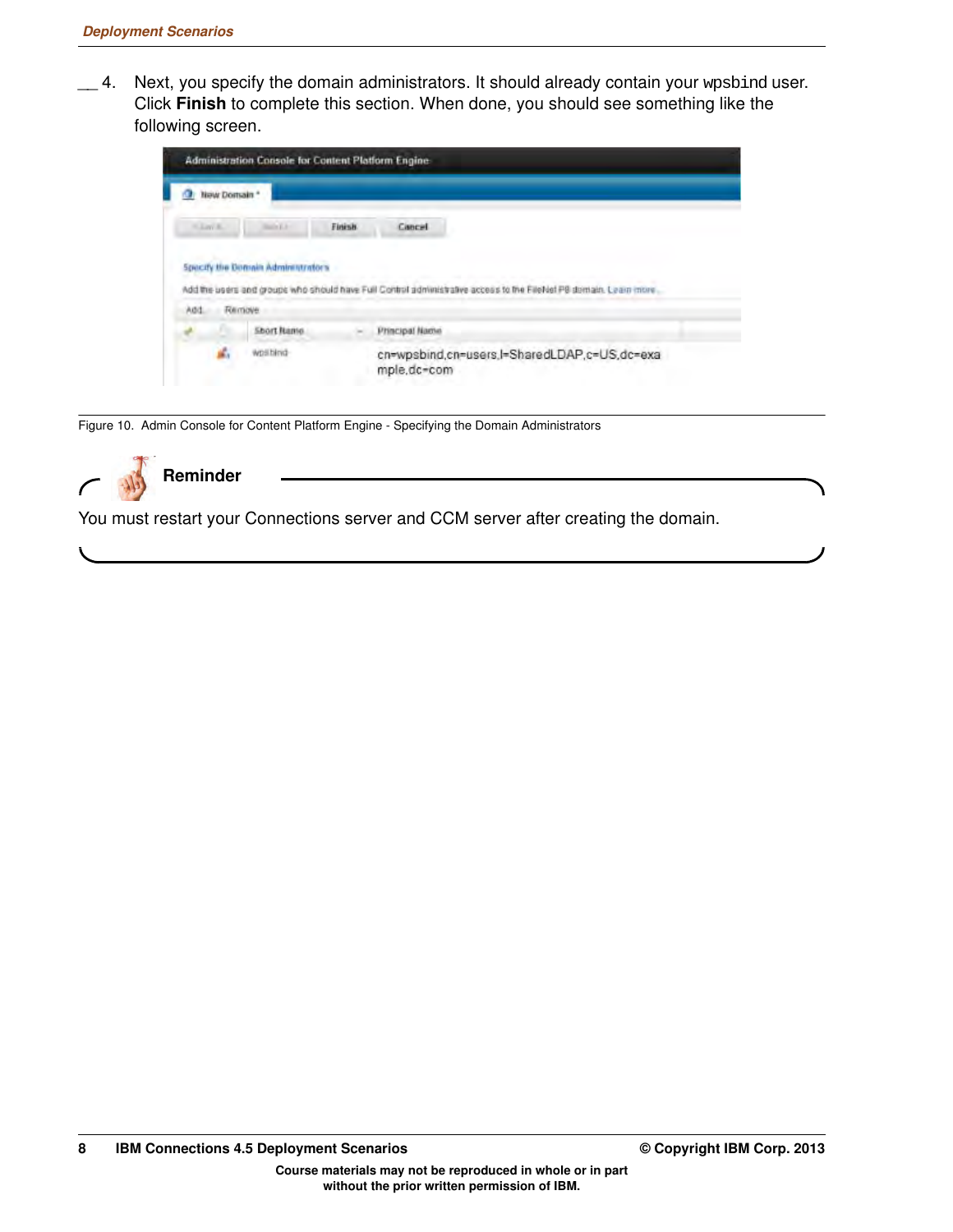### **Installing the Quickr 1.1 Services Layer into your CCM domain**

\_\_ 1. Now you must install the Quickr 1.1 services layer. Do it by running the following command from where FNCS is installed:

export JAVA\_HOME=/opt/IBM/WebSphere/DeploymentManager/java/ ./addon.sh /opt/IBM/Connections/addons/ccm/FNCS/CE\_API



Figure 11. Installing the Quickr 1.1 services layer

| <b>Q</b> chesan                                   |                                                                      |                                                                                 |          |
|---------------------------------------------------|----------------------------------------------------------------------|---------------------------------------------------------------------------------|----------|
| <b>Climast Killenam</b>                           |                                                                      |                                                                                 |          |
| <b>3</b> Icoman<br>$\sim$<br>Daytiat Oran garainm | <b>CDirole</b>                                                       |                                                                                 |          |
|                                                   | Betravt.<br><b>Side of the Contract</b>                              |                                                                                 |          |
|                                                   |                                                                      |                                                                                 |          |
|                                                   | FirstnAffield<br><b>Sayluttle</b><br><b>Elizables</b> Gardigattation | <b>Tierker Starry Business In</b><br>TAXALIBUS<br><b>Intellect Rapid Letter</b> | $\alpha$ |
|                                                   | $\rightarrow$<br><b>Haven</b> (R)                                    | <b>ICCA make</b>                                                                |          |
|                                                   | Æ                                                                    | ARE (C3666-1) 789-1E 12-3455-7890 (2345678F)                                    |          |
|                                                   | Datamakkins PL 1<br>Y.                                               | http://myDocumentationServer.example.com/myDoc/topid                            |          |

Figure 12. Administration Console for Content Platform Engine

\_\_ 2. You should now be able to restart your deployment. On doing so, go to http://myAppServer.example.com/dm and you should see something like this result:

### **IBM FileNet Collaboration Services**

| Product name                             | IBM FileNet Collaboration Services               |
|------------------------------------------|--------------------------------------------------|
| Product version                          | 2.0.0.0                                          |
| Build number                             | p8quickr120.116                                  |
| Content Platform Engine URL              | corbaloc:rir:/cell/clusters/ICCluster/CCM/Engine |
| Web client application URL               |                                                  |
| <b>IBM Connections server URL</b>        | http:// myAppServer.example.com.9083/homepage    |
| P8 domain                                | <b>ICDomain</b>                                  |
| P8 object store                          | ICObjectStore                                    |
| P8 API version (build)                   | dap511.367                                       |
| P8 API version (runtime)                 | P8 Content Engine Java API dap511.444            |
| Quickr web services bindings build 8.0.6 |                                                  |

Figure 13. IBM FileNet Collaboration Services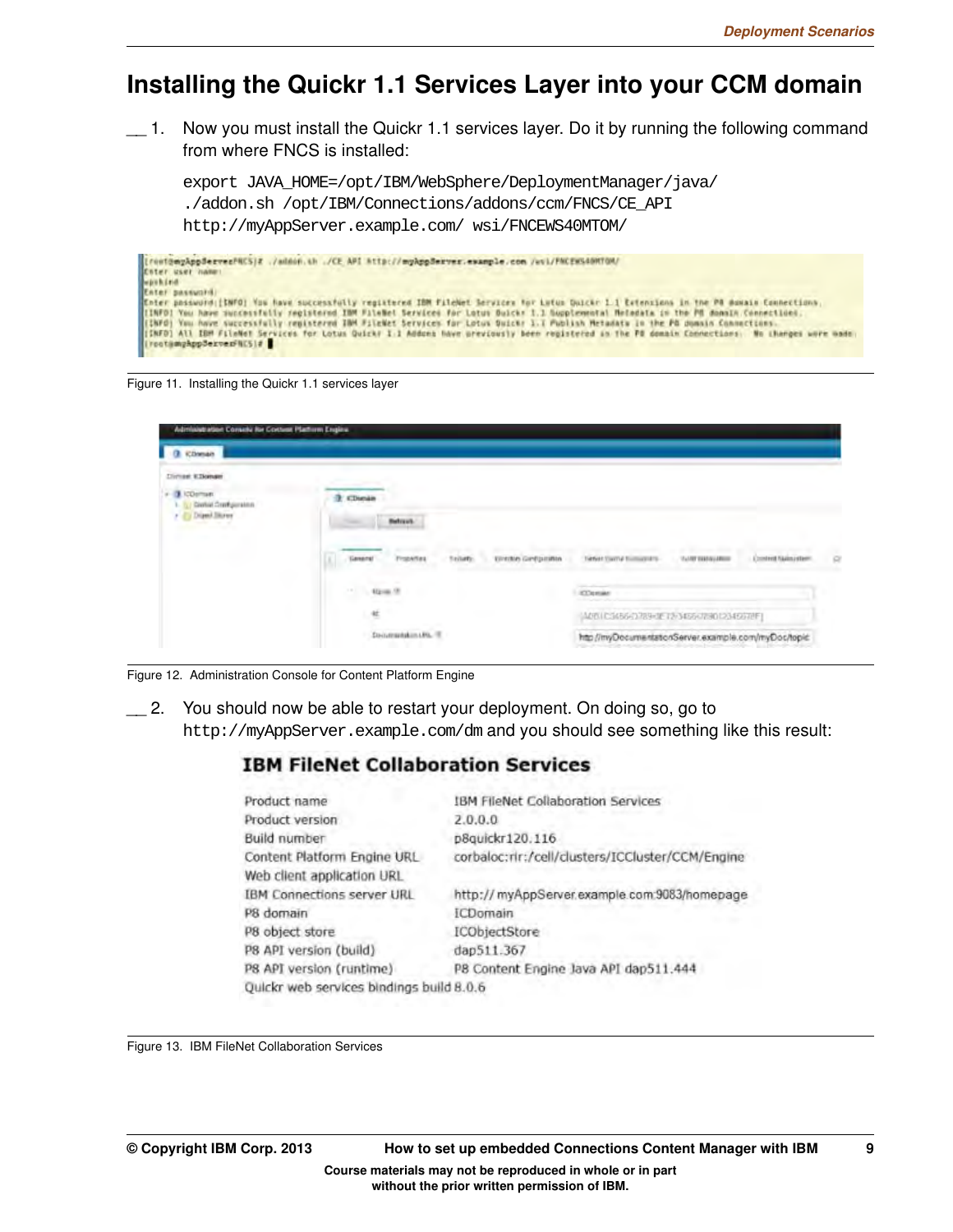### **Creating the object stores**

\_\_ 1. Next, you must create the object store. To do it, log in to http://myProxy.example.com/acce/ and log in as the user that you set up CCM with, wpsbind. Expand the ICDomain and click **Object Stores**. It displays the following result. Click **New** from here.

| <b>3</b> KDomain<br>Domain ICDonuel                 |                                                                                                                |       |                     |
|-----------------------------------------------------|----------------------------------------------------------------------------------------------------------------|-------|---------------------|
| ChiCDomain<br>Global Configuration<br>Object Stores | <b>ICDomain</b><br><b>Object Stores</b><br>o.<br><b>Schech</b><br><b>Mont</b><br><b>AUTO T-4 cours account</b> |       |                     |
|                                                     | O.<br><b>Marine</b><br><b>Base</b>                                                                             | Slate | <b>Incluted Reg</b> |

Figure 14. Administration Console for Content Platform Engine - ICDomain

\_\_ 2. Make sure to enter ICObjectStore as the Display name and the Symbolic name. It must be set as ICObjectStore. Click **Next** to continue.

| $% \left( \left\vert \psi _{i}\right\rangle \right)$ theorem<br>ASHOCLI I<br><b>Separate</b> | Cancel |                      |  |
|----------------------------------------------------------------------------------------------|--------|----------------------|--|
| <b>Name the Object Store</b>                                                                 |        |                      |  |
| ¥<br>Display trame. 37                                                                       |        | <b>JOObjectStore</b> |  |
| Existing names:                                                                              |        |                      |  |
|                                                                                              |        |                      |  |
|                                                                                              |        |                      |  |
|                                                                                              |        |                      |  |
|                                                                                              |        |                      |  |
|                                                                                              |        |                      |  |
|                                                                                              |        |                      |  |
| Syntadic name 77<br>÷                                                                        |        | <b>IDDISVISTORY</b>  |  |
| Dearpthon: 3                                                                                 |        | (CObjectDtore)       |  |

Figure 15. Administration Console for Content Platform Engine - ICDomain - New Object Store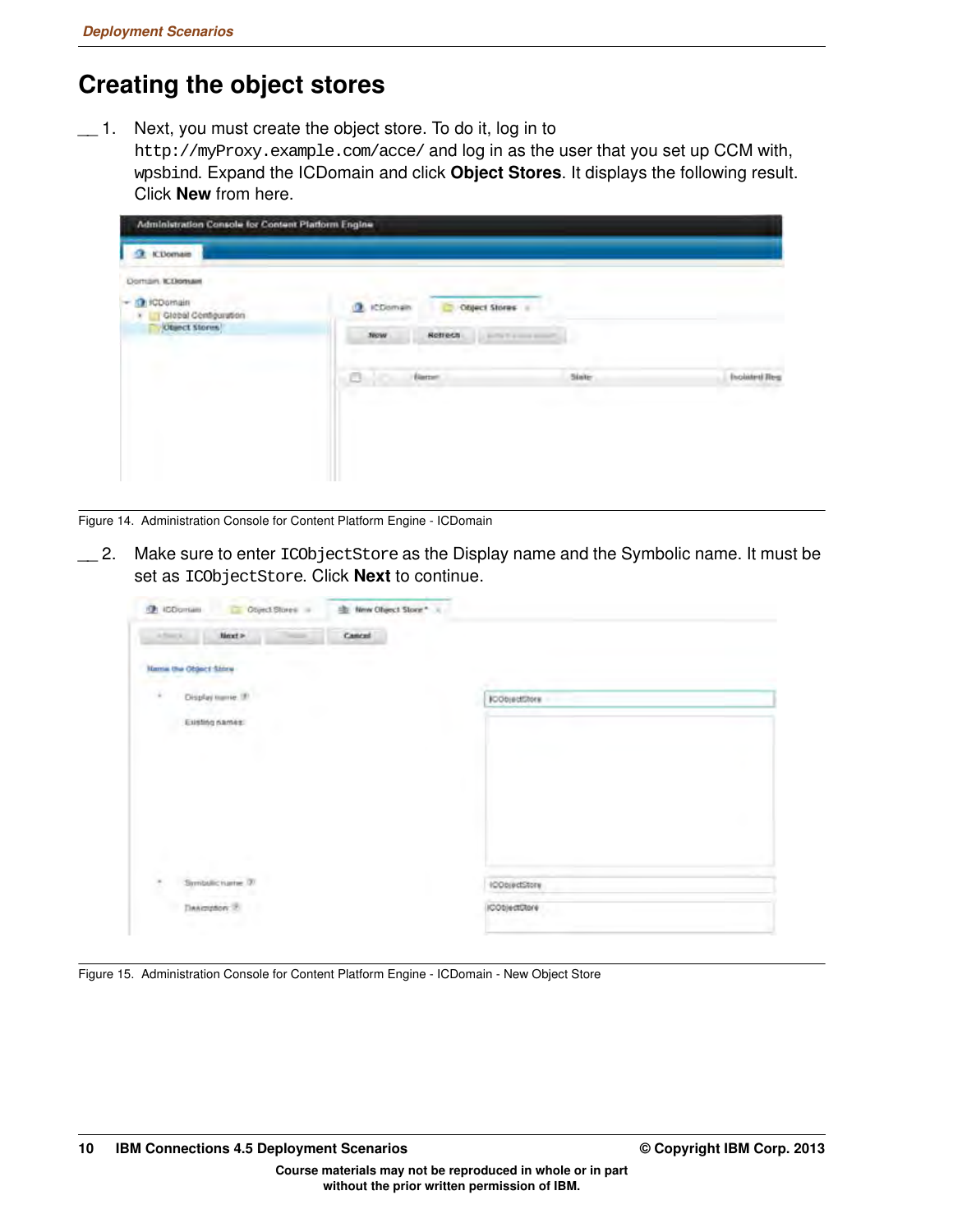**EXEMPT 3.** Next, you are asked for the database information. Click **New** from the following page:

| * liack                          | <b>NAKLY</b>               | . Times | Cancel |                                                                                                      |                                                                                                                                                                          |      |
|----------------------------------|----------------------------|---------|--------|------------------------------------------------------------------------------------------------------|--------------------------------------------------------------------------------------------------------------------------------------------------------------------------|------|
|                                  |                            |         |        |                                                                                                      |                                                                                                                                                                          |      |
|                                  |                            |         |        |                                                                                                      |                                                                                                                                                                          |      |
| Define the Databaue              |                            |         |        |                                                                                                      |                                                                                                                                                                          |      |
|                                  |                            |         |        | such as a namespace for indexes. Any mamespace that you specify is expected to existin the database. | liered a database connection to indirectly determine the database for the stilled shee and also the database engine: DB2, Dradle, or SQL Server. The database engine un- |      |
|                                  |                            |         |        |                                                                                                      | Important: If the database for this noted store is also used by other object stores, enter a schema name. The schema name ment be resigne as that no two object shows is |      |
|                                  | Databilité connection (if) |         |        |                                                                                                      | ٠                                                                                                                                                                        | fame |
|                                  | Schema name: (8)           |         |        |                                                                                                      |                                                                                                                                                                          |      |
|                                  | Existing names 2           |         |        |                                                                                                      |                                                                                                                                                                          |      |
|                                  |                            |         |        |                                                                                                      |                                                                                                                                                                          |      |
|                                  |                            |         |        |                                                                                                      |                                                                                                                                                                          |      |
|                                  |                            |         |        |                                                                                                      |                                                                                                                                                                          |      |
|                                  |                            |         |        |                                                                                                      |                                                                                                                                                                          |      |
|                                  |                            |         |        |                                                                                                      |                                                                                                                                                                          |      |
|                                  |                            |         |        |                                                                                                      |                                                                                                                                                                          |      |
|                                  |                            |         |        |                                                                                                      |                                                                                                                                                                          |      |
|                                  |                            |         |        |                                                                                                      |                                                                                                                                                                          |      |
| tocation (I)                     | Outstrase Index slarage    |         |        |                                                                                                      |                                                                                                                                                                          |      |
|                                  | Databane fabia shirage     |         |        |                                                                                                      |                                                                                                                                                                          |      |
| <b>Idcation</b> , <sup>(8)</sup> |                            |         |        |                                                                                                      |                                                                                                                                                                          |      |

Figure 16. Administration Console for Content Platform Engine - New Object Store - Defining the database

\_\_ 4. Next, enter FNOSDC as the Display name for the database connections. Click **Next** to continue.

| <b>Limited</b><br>NEXT>                       | Cancel                                                                                                                                                                   |  |
|-----------------------------------------------|--------------------------------------------------------------------------------------------------------------------------------------------------------------------------|--|
| Specify the Octobene Connection Name and Site |                                                                                                                                                                          |  |
|                                               | Use this within the create a initiatione connection that liberates the JNDI XA and non-XA data source pair that provides the JDBC connection to the database. Learn mure |  |
| ź<br>Display manue.                           | FNORDO                                                                                                                                                                   |  |
| Existing names.                               |                                                                                                                                                                          |  |
|                                               |                                                                                                                                                                          |  |
|                                               |                                                                                                                                                                          |  |
|                                               |                                                                                                                                                                          |  |

Figure 17. Administration Console for Content Platform Engine - New database connection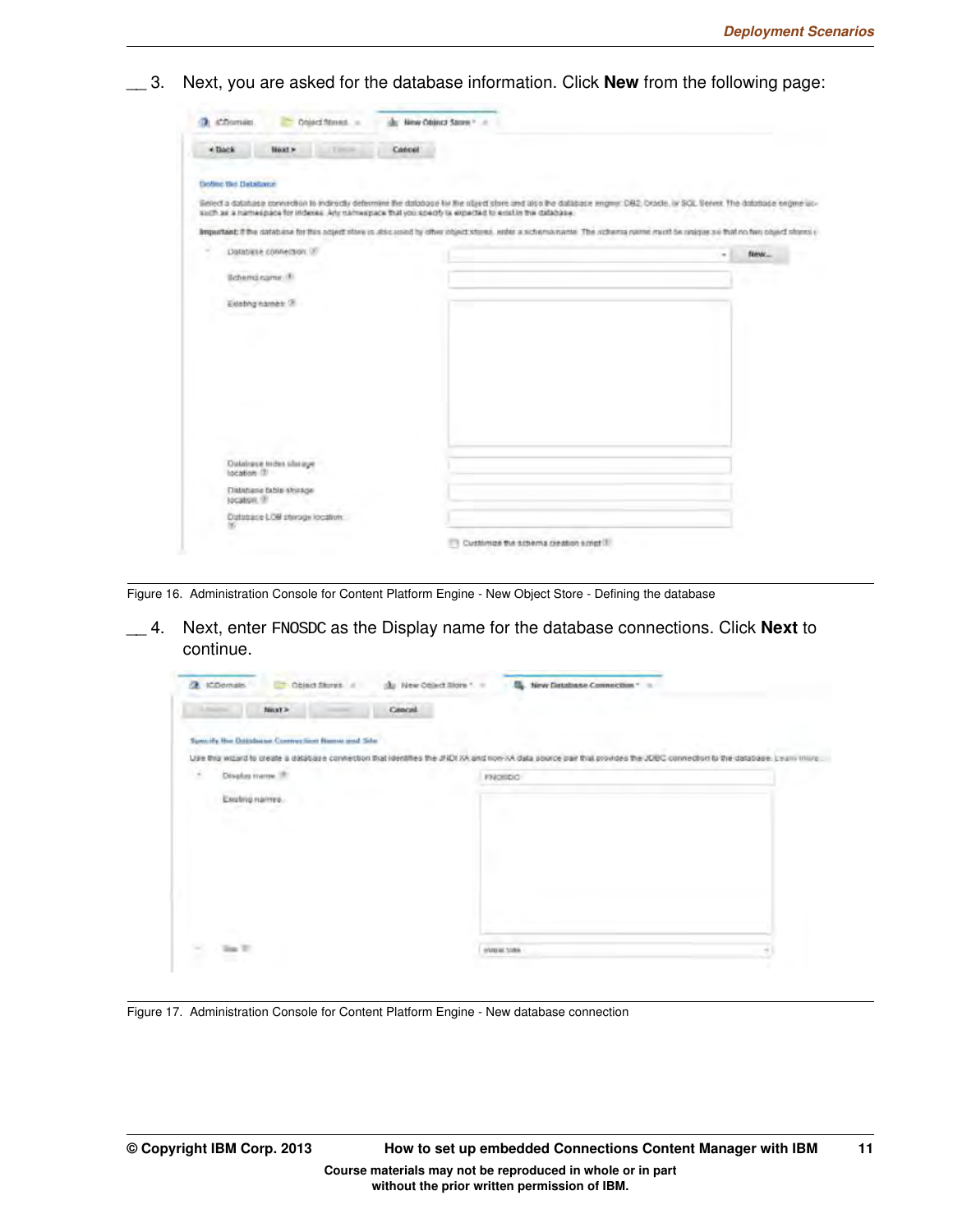\_\_ 5. Next, enter the JNDI data sources as shown. These must be FNOSDS and FNOSDSXA. Click **Next** to continue.



Figure 18. Administration Console for Content Platform Engine - New database connection - Database connections data source names

#### \_\_ 6. Then, click **Finish**.

| <b>ICDomain</b>         | Object Stores & | New Object Store * ><br>陣 | New Database Connection * X |
|-------------------------|-----------------|---------------------------|-----------------------------|
| $  \vec{p}  $<br>< Back | Finish          | Cancel                    |                             |
| <b>Summary</b>          |                 |                           |                             |
| Name                    | Value           |                           |                             |
| Display name            | FNOSDC          |                           |                             |
| Site                    | Initial Site    |                           |                             |
| JNDI data source        | <b>FNOSDS</b>   |                           |                             |
| JNDI XA data source     | <b>FNOSDSXA</b> |                           |                             |

Figure 19. Administration Console for Content Platform Engine - New database connection - Summary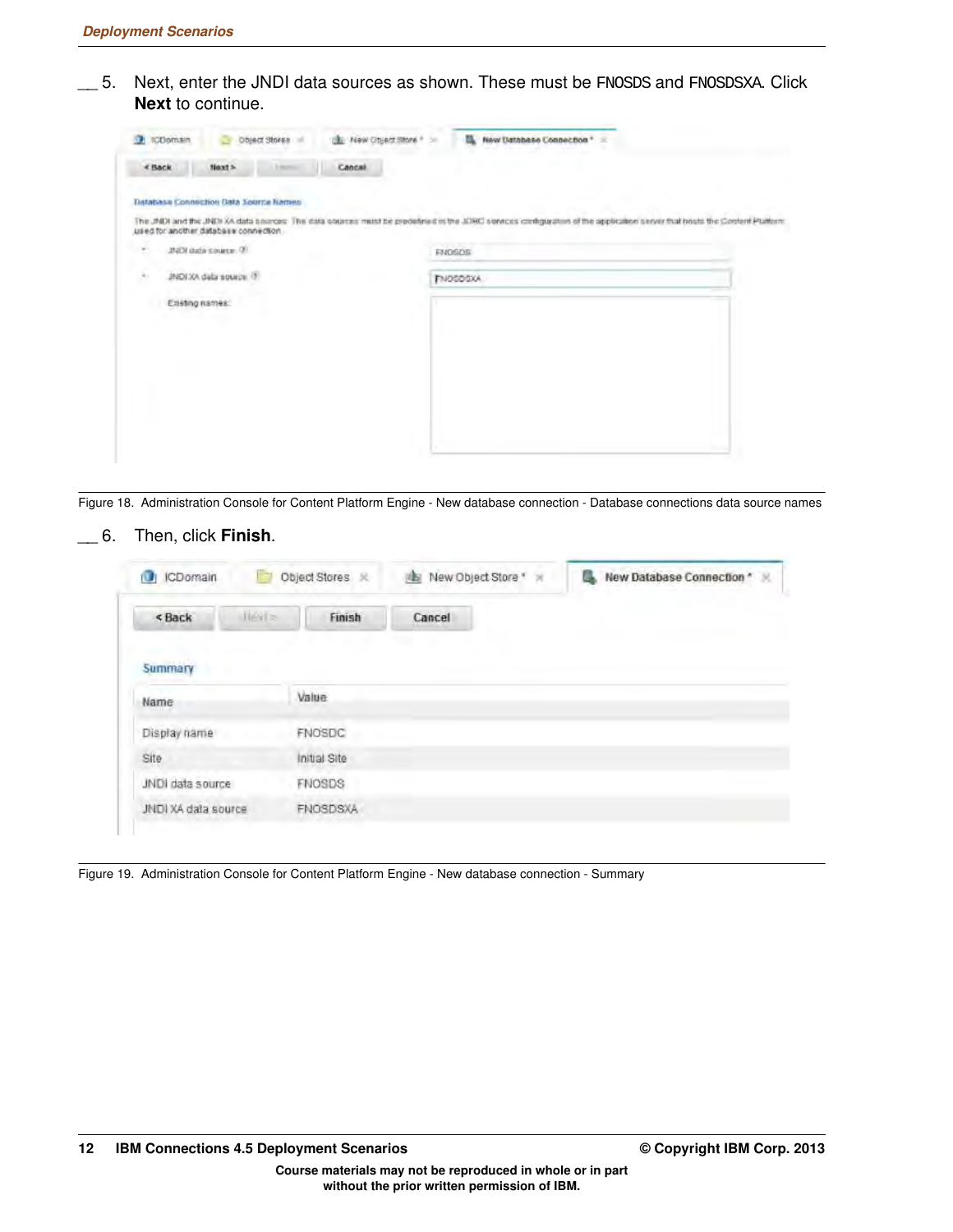| <b>ICDomain</b>         | Object Stores                                               | New Object Store * X | New Database Connection |
|-------------------------|-------------------------------------------------------------|----------------------|-------------------------|
| Open                    | Close                                                       |                      |                         |
| Success                 |                                                             |                      |                         |
|                         | Start firme: February 12, 2013 1 23:14 PM GMT Standard Time |                      |                         |
|                         | End time: February 12, 2013 1:23:18 PM GMT Standard Time    |                      |                         |
| Elapsed time: 4 seconds |                                                             |                      |                         |
|                         |                                                             |                      |                         |

Figure 20. Administration Console for Content Platform Engine - New database connection - Success

\_\_ 7. Click **Close**. \_\_ 8. Now go back to the New Object Store Page and click **Next** to continue.

Figure 21. Administration Console for Content Platform Engine - New Object Store

\_\_ 9. Click **File** as the storage area type and then **Next** to continue.

| <b>SCOHLINE</b> |                                            | <b>Leur Church Store</b>                                                                                  |  |
|-----------------|--------------------------------------------|-----------------------------------------------------------------------------------------------------------|--|
| <b>A Stark</b>  |                                            | Cancel                                                                                                    |  |
|                 | Searct the Type of Storage Area for Coment |                                                                                                           |  |
|                 |                                            | Delect the type for the office grea where circhect is stored. Belecting a type other than Database calibe |  |
|                 |                                            | use for incoming contant can be changed taler after the object store is created.                          |  |
|                 |                                            |                                                                                                           |  |
|                 |                                            |                                                                                                           |  |

Figure 22. Administration Console for Content Platform Engine - New Object Store - Selecting the type of storage area for content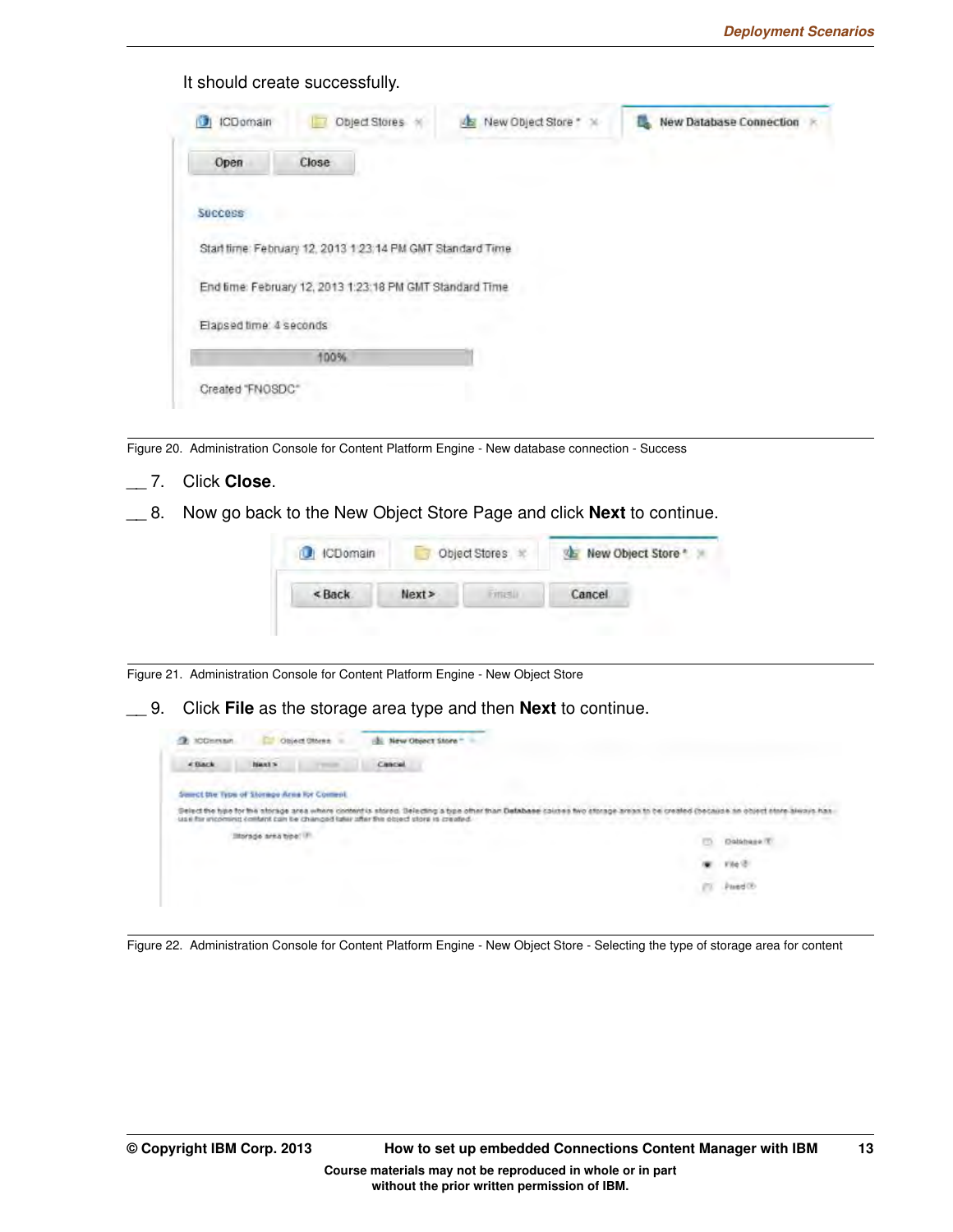\_\_ 10. You must make sure that the root directory is created on your system. In this example, /opt/IBM/IC\_Share/libraries is used. Also, change the Directory structure size to large. Click **Next** to continue.

| < Back   | Nax1 ><br>$m=3$                       | Cancel |                                                                      |   |
|----------|---------------------------------------|--------|----------------------------------------------------------------------|---|
|          | Configure the File Storage Area       |        |                                                                      |   |
|          | Root directory, 171                   |        | /opt/BM/IC_Chare/libraries                                           |   |
|          | Directory structure size: 7           |        | Large                                                                |   |
|          | Maxmum size: (1)                      |        | Maximum allowed on device 10<br>v.<br><b>BODO</b><br>MH <sub>6</sub> |   |
| (2)      | Maximum number of elements:           |        | Unfirmled <sup>(1)</sup><br>25000<br>市<br>C.                         |   |
|          | Delete method. (2)                    |        | Non-recoverable                                                      | ť |
| Options: |                                       |        | Suppress duplicate content elements (7)                              |   |
|          |                                       |        | Encrypt content 2                                                    |   |
|          |                                       |        | Compress content?                                                    |   |
|          | Compression threshold<br>(percentage) |        | 80                                                                   |   |
|          | Standily activation program           |        | $\blacksquare$                                                       |   |

Figure 23. Administration Console for Content Platform Engine - New Object Store - Configuring the file storage area

\_\_ 11. Next, you are asked for the admin access user. It should already be set to wpsbind. Click **Next** to continue.

| <b>ICDomain</b> |                              | Object Stores | New Object Store "<br>$\mathcal{L}$                                                    |
|-----------------|------------------------------|---------------|----------------------------------------------------------------------------------------|
| < Back          | Next >                       | $+3111230$    | Cancel                                                                                 |
|                 | Grant Administrative Access- |               |                                                                                        |
| Learn more      |                              |               | Select the users and groups who should have full administrative contr<br>15 automatica |
| Remove<br>みのけー  |                              |               |                                                                                        |
|                 | Short Bame.                  |               | Principal Name                                                                         |

Figure 24. Administration Console for Content Platform Engine - New Object Store - Granting Administrative Access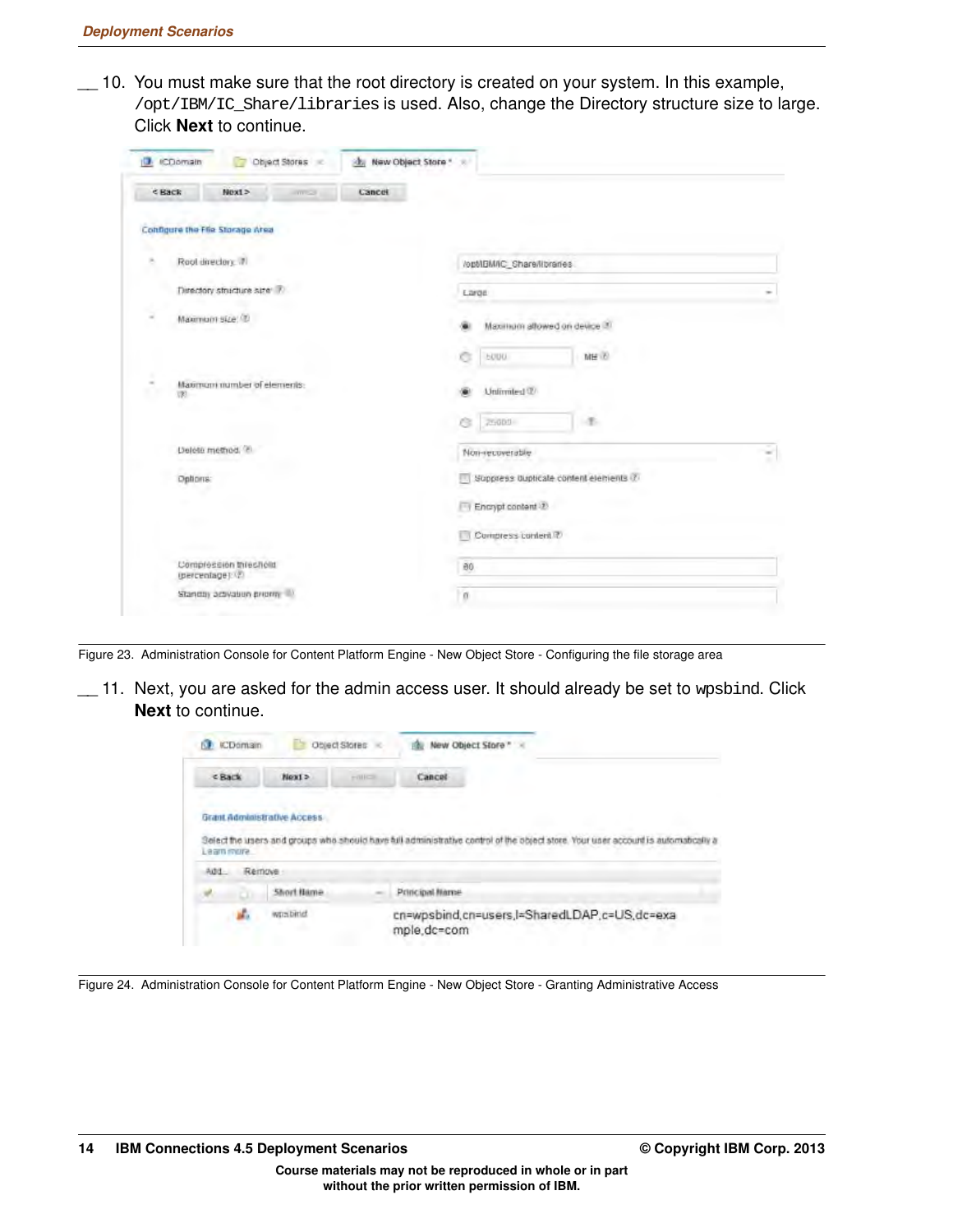$\_\_$  12. Next, you grant access to non-admin users. Click Add. You must search for  $*$  and then the #authenticated-users displays. Add that to the selected users and groups area and click **OK**.

| select are added to the access control list of the object with default permissions that you can view and modify. |                       |       |                           |                        |        |
|------------------------------------------------------------------------------------------------------------------|-----------------------|-------|---------------------------|------------------------|--------|
| Search Criteria                                                                                                  |                       |       |                           |                        |        |
| Search in realm:                                                                                                 | dc=collaborationrealm |       |                           |                        |        |
| Search for: 2                                                                                                    | $\sqrt{G}$ Groups     | Users |                           | Special accounts       |        |
| Maximum results<br>returned                                                                                      | 500                   |       |                           |                        |        |
| Sort order                                                                                                       | None                  |       |                           |                        |        |
| Short name                                                                                                       | Starts with           | ÷     |                           |                        | Search |
| <b>Search Results</b><br><b>Available Users and Groups</b>                                                       |                       |       | Selected Users and Groups |                        |        |
| #CREATOR-OWNER                                                                                                   |                       |       |                           | # #AUTHENTICATED-USERS |        |

Figure 25. Adding users and groups

\_\_ 13. The #authenticated-users is added. Click **Next** to continue.



Figure 26. Administration Console for Content Platform Engine - New Object Store - Granting Basic Access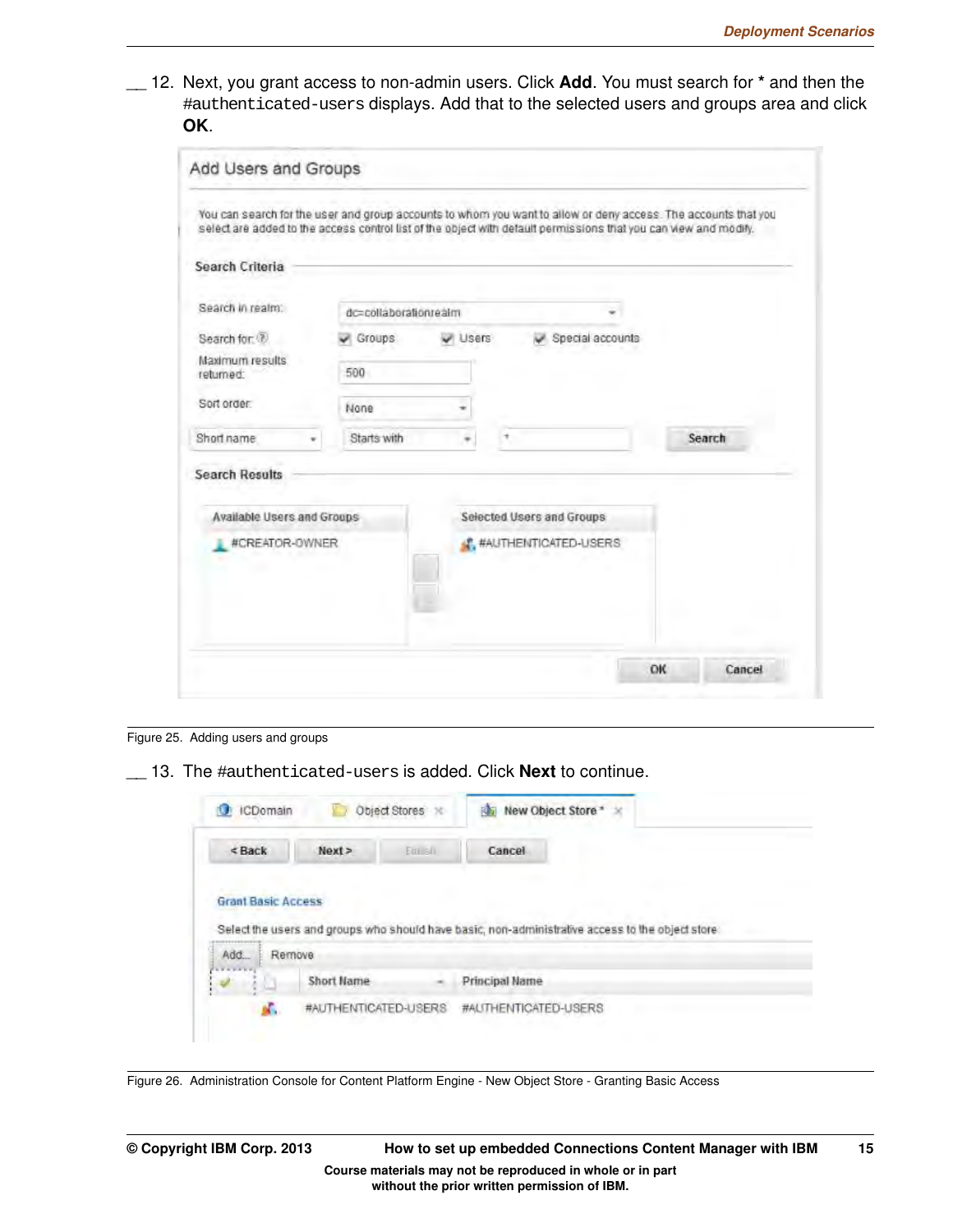- \_\_ 14. Next, you are asked which add-ons to install. You must select all of the following ones:
	- **•** 5.2.0 Base Application Extensions
	- **•** 5.2.0 Base Content Engine Extensions
	- **•** 5.2.0 Custom Role Extensions
	- **•** 5.2.0 Social Collaboration Base Extensions
	- **•** 5.2.0 Social Collaboration Document Review Extensions
	- **•** 5.2.0 Social Collaboration Notification Extensions
	- **•** 5.2.0 Social Collaboration Role Extensions
	- **•** 5.2.0 Social Collaboration Search Indexing Extensions
	- **•** 5.2.0 TeamSpace Extensions
	- **•** IBM FileNet Services for Lotus Quickr 1.1 Extensions
	- **•** IBM FileNet Services for Lotus Quickr 1.1 Supplemental Metadata
	- **•** IBM FileNet Services for Lotus Quickr 1.1 Publish Metadata



If you get errors when adding the Quickr add-ons, ignore them.

\_\_ 15. Click **Next** to continue.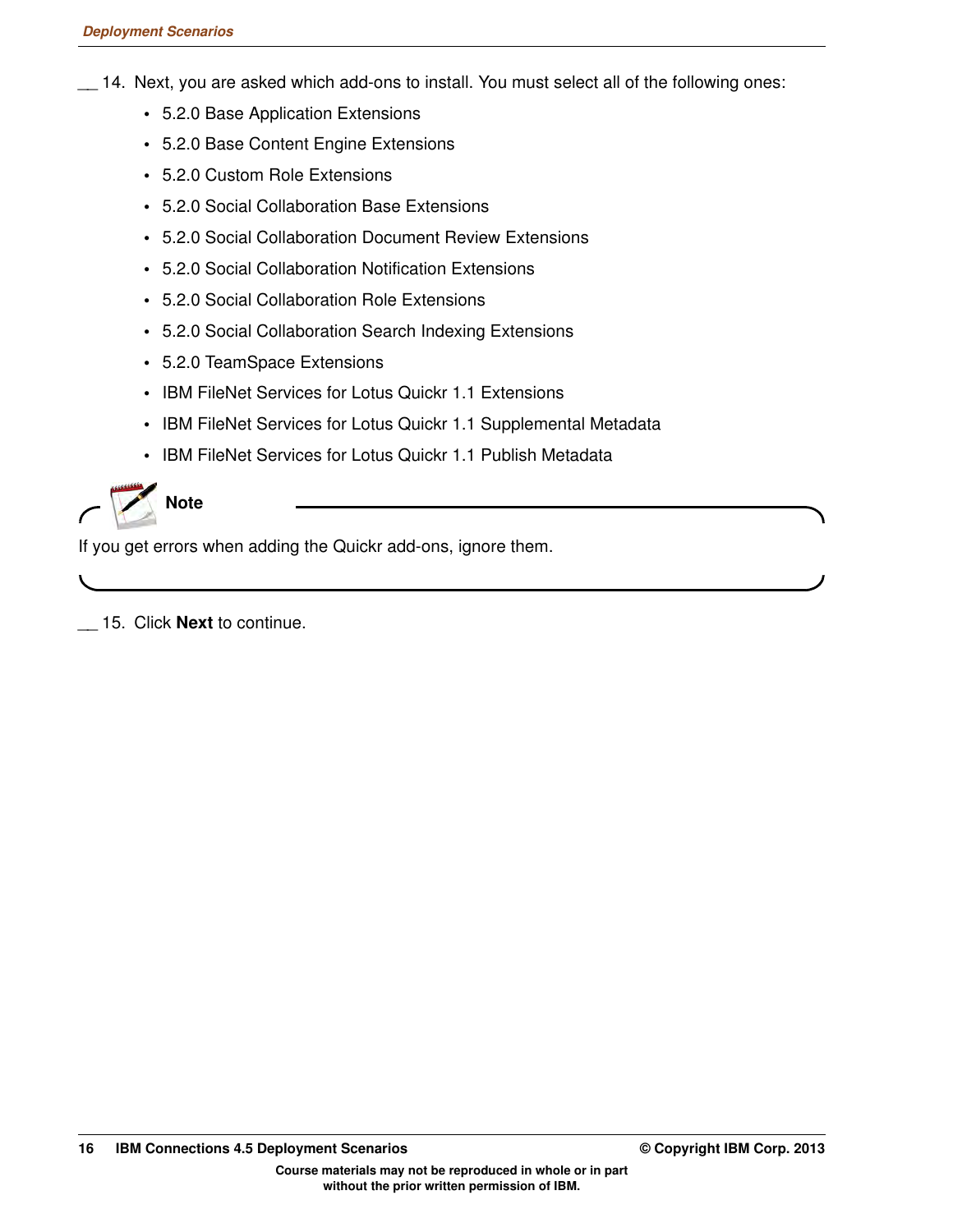$\_\_$  16. A summary screen displays. Click **Finish** and the object store should be created. Assuming it is successful, you should see something like the following screen:

| CDomain                                                    |       |               |                             |  |
|------------------------------------------------------------|-------|---------------|-----------------------------|--|
|                                                            |       | Object Stores | <b>Als</b> New Object Store |  |
| Open                                                       | Close |               |                             |  |
| <b>Success</b>                                             |       |               |                             |  |
| Stad time, February 12, 2013 1:34: 15 PM GMT Standard Time |       |               |                             |  |
| End time: February 12, 2013 1:36:18 PM GMT Standard Time   |       |               |                             |  |
| Elapsed time. 124 seconds                                  |       |               |                             |  |
|                                                            |       |               |                             |  |
| Creating database tables and metadata _ Success            | 100%  |               |                             |  |

Figure 27. Administration Console for Content Platform Engine - New Object Store - Success

\_\_ 17. Everything is done. The object store is now created. Click **Close** to exit this page.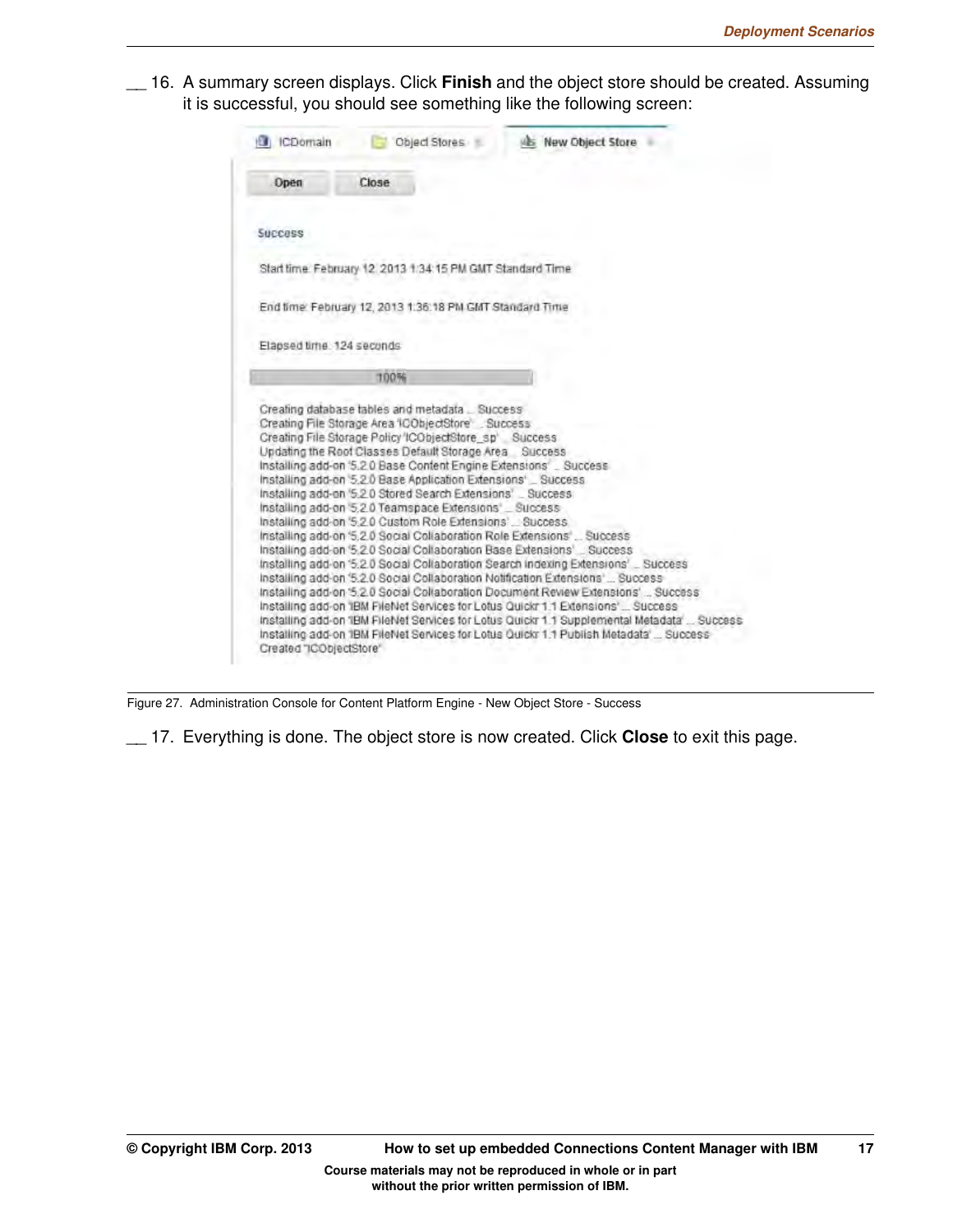## **Extra changes to the object store for Connections**

 $\Box$  1. Go to http://myProxy.examplecom/acce/ and log in as the user that you set up CCM with, wpsbind. Select the object store. The following screen is displayed.

| Of interest of the competitive to                                                                                       |                                                |                                                       |
|-------------------------------------------------------------------------------------------------------------------------|------------------------------------------------|-------------------------------------------------------|
| Ottod filter KONsertAker                                                                                                |                                                |                                                       |
| and in the company<br>+ IN COVERING<br>Il Altresonatio.                                                                 | <b>COGNOTRIES</b><br>w                         |                                                       |
| <b>Groups</b><br>٠<br><b>CIANE Design</b><br>$\alpha$                                                                   | Arkans<br><b>Cold</b>                          |                                                       |
| Eyerik, Achara, Primeirer:<br>٠<br><b>Reisenci Bloy</b><br>$\mathbf{z}$<br><b>SHART</b><br><b>Texas Mercuriand</b><br>٠ | Properties<br><b>Taxt Bacauck</b><br>Genevinal | Replaced Clark Majoran<br><b>Technology</b><br>Castra |
| state of the code                                                                                                       | ٤<br>Didn't your ?                             | <b>KOSHARUS</b>                                       |
|                                                                                                                         | Description: 31                                | ACCIDENTATION                                         |
|                                                                                                                         | $\mathbb{R}$                                   | (01A23450-CD67/IEFG-9H012346017231)                   |
|                                                                                                                         | $_{OME}$                                       | <b>National</b>                                       |

Figure 28. Administration Console for Content Platform Engine - ICObjectStore

\_\_ 2. Now click **Search** on the left side. From the "Select from" table, click **Collaboration Configuration** and **\*** for the column. Click **Search**.

| Administration Concrete for Coment Platfoor Engine-                                                                                                                                         |                                                                                                                                                                                                                                                                                                                                                                                       |                                                                                                                                                                                     |                   |
|---------------------------------------------------------------------------------------------------------------------------------------------------------------------------------------------|---------------------------------------------------------------------------------------------------------------------------------------------------------------------------------------------------------------------------------------------------------------------------------------------------------------------------------------------------------------------------------------|-------------------------------------------------------------------------------------------------------------------------------------------------------------------------------------|-------------------|
| <b>Sk Ciliciani</b><br>the eliminations of                                                                                                                                                  |                                                                                                                                                                                                                                                                                                                                                                                       |                                                                                                                                                                                     |                   |
| Clinical Union ACORAMIC Bloom                                                                                                                                                               |                                                                                                                                                                                                                                                                                                                                                                                       |                                                                                                                                                                                     |                   |
| the Cinquestration<br>AUDIOISTICS GENE<br><b>Drowne</b><br><b>Daly Denge</b><br>Earnist, Arkinsa, Proceeded.<br><b><i><u>Hidespanics</u></i></b> kinets<br>Search<br>Gewich Manualpotterett | de <i>ICOnsettion</i><br>Saarch -<br><b>L'Armer</b><br><b>BURNISH</b><br>Thianchi, Sasmult.<br><b>The American</b><br>WGC, Cheatry<br><b>Newarks Selection</b><br>Plyme the search orders to point the USA Check first University and University Adapt you can don't be a marrier care that plannife country \$3 years. The USA constitution density<br>Action button 3 icens (recor- |                                                                                                                                                                                     | <b>STATISTICS</b> |
|                                                                                                                                                                                             | <b>Transville Brown Sauce</b>                                                                                                                                                                                                                                                                                                                                                         | Gonalsolatesi Crietique (Arie)                                                                                                                                                      |                   |
|                                                                                                                                                                                             | <b>USING COLLAPSION</b>                                                                                                                                                                                                                                                                                                                                                               | Council<br>teams Dealer Genericht<br>Article Smith Ganeration<br><b>Scientiste</b><br>HUNG STAAT HTTP:<br><b><i><u>Entrack USS</u></i></b><br>and the company's company's company's |                   |

Figure 29. Administration Console for Content Platform Engine - Search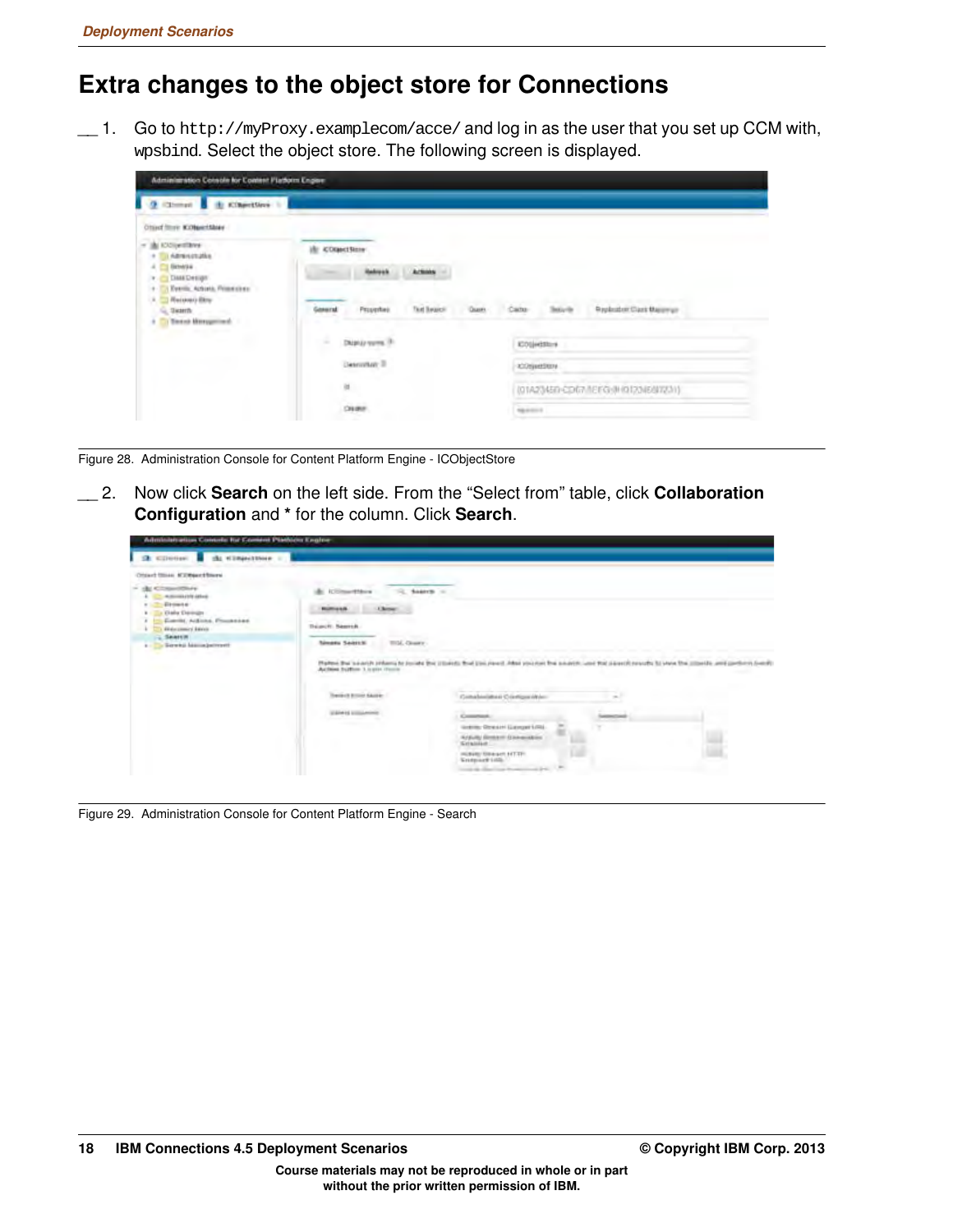3. It finds a document like the following one. Select this document to open it.

| Refresh        | Close     |                                                                                 |         |              |
|----------------|-----------|---------------------------------------------------------------------------------|---------|--------------|
| Search: Search |           |                                                                                 |         |              |
| Simple Search  | SQL Query | <b>Search Results</b><br>٠                                                      |         |              |
| Actions        |           |                                                                                 |         |              |
|                |           |                                                                                 |         |              |
|                |           | Opery. SELECT TOP 500 * FROM CloCollaborationConfiguration OPTIONS(TMEL/MT 180) |         |              |
| it)            |           |                                                                                 | Creator | Date Created |

Figure 30. Administration Console for Content Platform Engine - Search - Selecting document

- \_\_ 4. From this document, select **Properties** and enter the following information:
	- **•** Download Count Anonymous User IDs >> wpsbind (your admin user)
	- Activity Stream Retrieval URL >> {ecm\_files} (should be copied exactly)
	- **•** Activity Stream HTTP Endpoint URL >> https://myAppServer.example.com
	- **•** Activity Stream Gadget URL >> {connections}/resources/web/com.ibm.social.ee/ConnectionsEE.xml (should be copied exactly)
	- **•** Config 1 >> wpsbind (your admin user password)
	- **•** Config 2 >> wpsbind (your admin user)
	- **•** Activity Stream Extended Settings >> Click the small triangle that is associated with the Property Value for this entry and select Display or Edit Value. Sequentially enter the following five entries by placing each of the strings in the "Enter a string value" field and clicking **Add** for each entry. When finished, click **OK**.

```
activityStreamRetrievalURL={0}/atom/library/{1}%3B{2}/{3}/{4}/entry
activityStreamAnonymousRetrievalURL={0}/atom/anonymous/library/{1}%3B{2}/{3}/{4}
/entry
activityStreamOauthRetrievalURL={0}/atom/oauth/library/{1}%3B{2}/{3}/{4}/entry
activityStreamFileLinkURL={0}/atom/library/{1}/document/{2}/media/{3}
activityStreamNullifyActionableURL={0}/connections/opensocial/basic/rest/activit
ystreams/@me/@all/@all/{1}
```
\_\_ 5. Save the document and you are done.

**without the prior written permission of IBM.**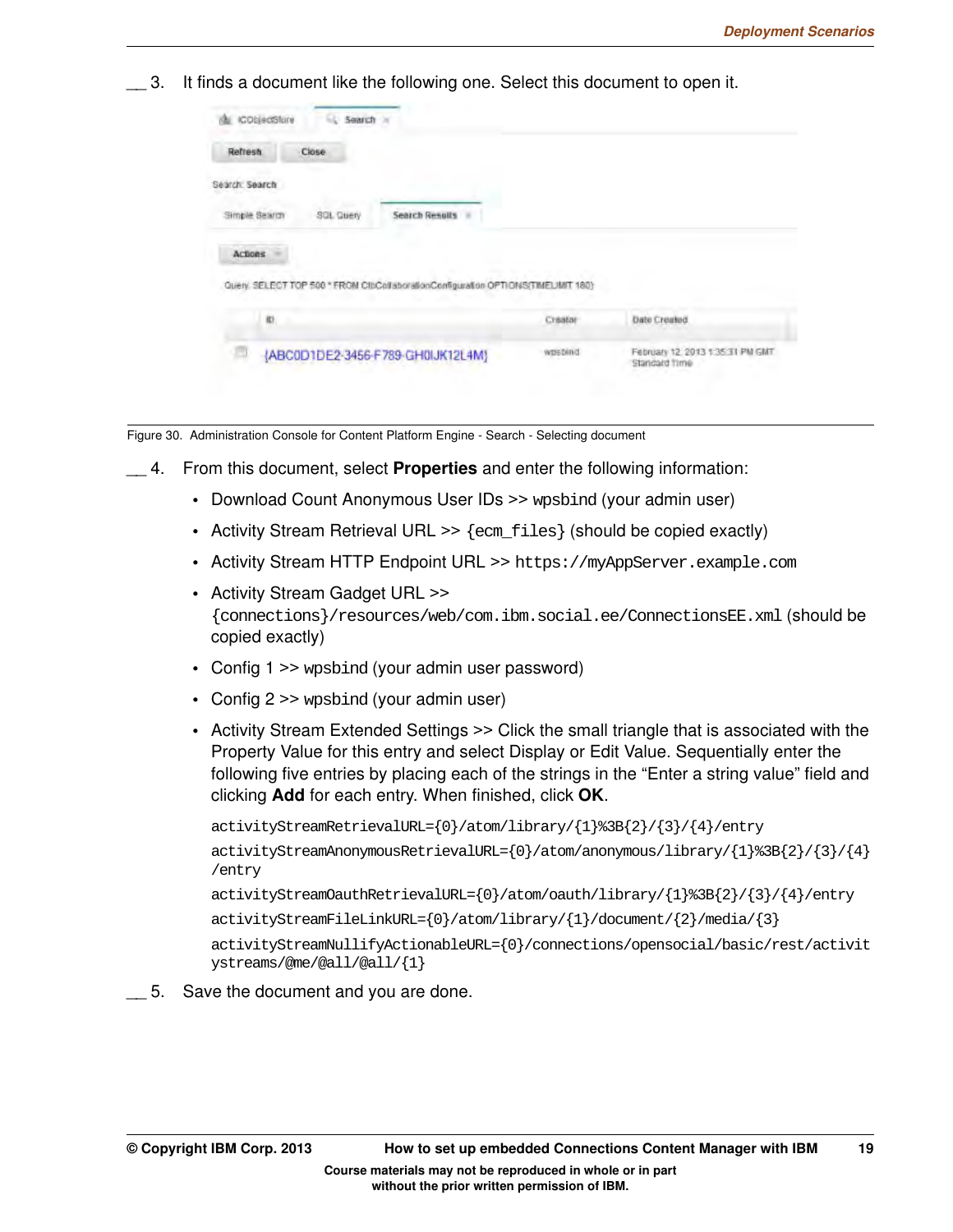### **Setting up update server caching to ensure immediate replication of access control between Connections and FileNet P8**

- \_\_ 1. Go to http://myProxy.example.com/acce/ and log in as the user you set up CCM with, wpsbind.
- \_\_ 2. Select your Domain. In this example, it is ICDomain. Then, in the tabs on the right, click **'Server Cache Subsystem'.#**.
- \_\_ 3. Now **Scroll to User Token Cache** and change the Entry TTL value from 3600 to 1 and set Subject Cache and change the Entry TTL value from 3600 to 1.

| Entry TTL-<br>÷          |       | seconds |
|--------------------------|-------|---------|
| Maximum cache entries: 2 | 8,192 |         |
| Subject Cache            |       |         |
|                          |       | seconds |
| Entry TTL.               |       |         |

Figure 31. Setting up update server caching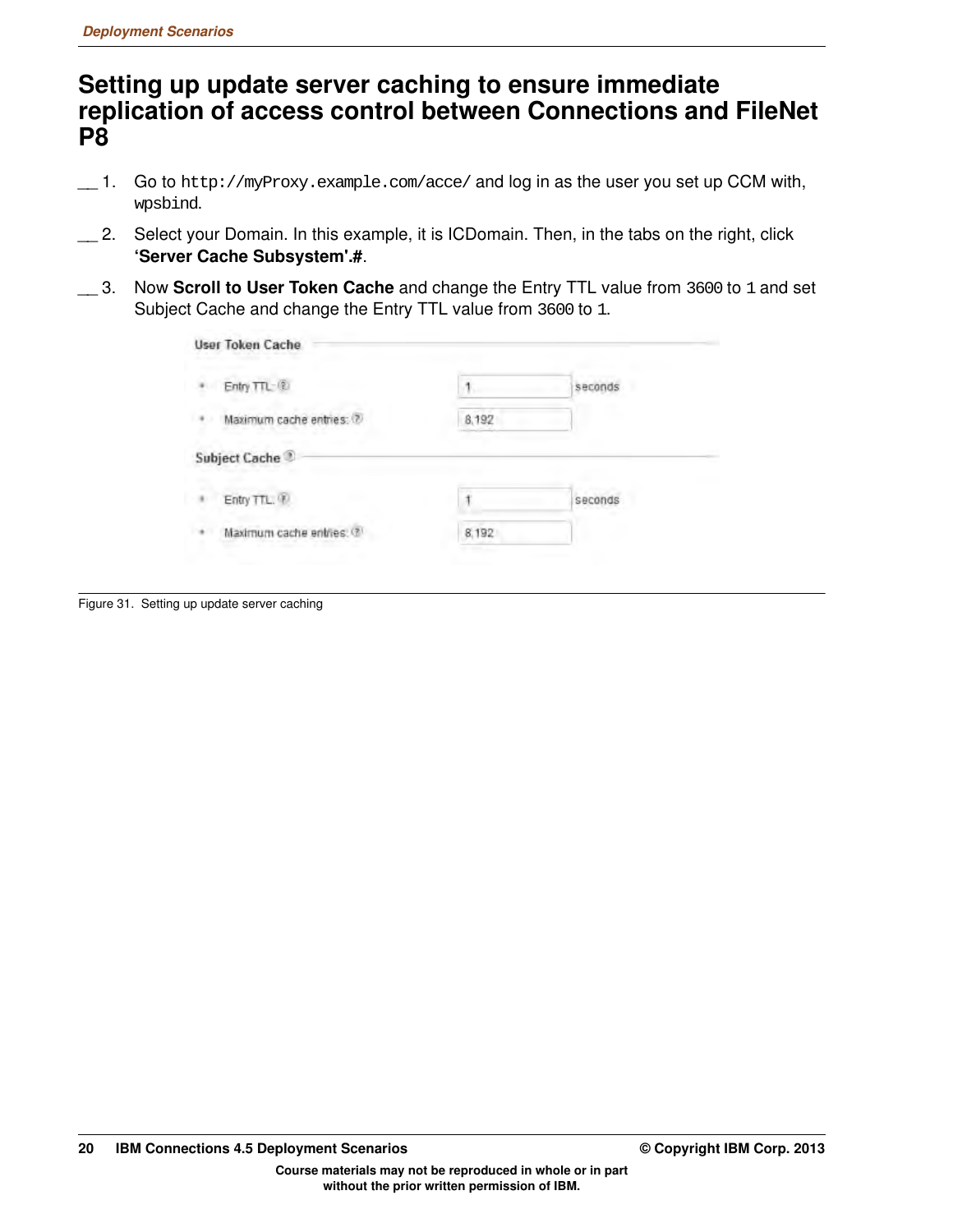## **Setting up the Linked Library widget**



This step is optional.

Previous versions of Connections had integration between Connections and FileNet P8/CM8 with the Linked Library widget. This widget uses some of the Quickr Picker code to link to a team space or folder on FileNet P8/CM8.

 $\_$  1. To enable it, you must edit the widgets-config.xml and uncomment the following lines:



#### Figure 32. widgets-config.xml

\_\_ 2. Restart the server. After you do it, if you customize a Community you have another widget to select: the Linked Library one.

| <b>And Cantons</b>      |   |                         |                          |   |           |   | S'ères added | $\circ$ |
|-------------------------|---|-------------------------|--------------------------|---|-----------|---|--------------|---------|
| 66 Blog                 |   | <b>44 Ideabon Biog</b>  | El Activities            |   | I. Was    |   |              |         |
| Subcommunities          | ٠ | <b>El Feeds</b>         | <b>III</b> Media Gallery |   | 图 fivents | ۰ |              |         |
| G Related Communities + |   | <b>S</b> Linked Library | <b>125 Library</b>       | ٠ |           |   |              |         |
| 11-111 AVAILABLE 17     |   |                         |                          |   |           |   |              |         |

Figure 33. Customizing a Community and selecting another widget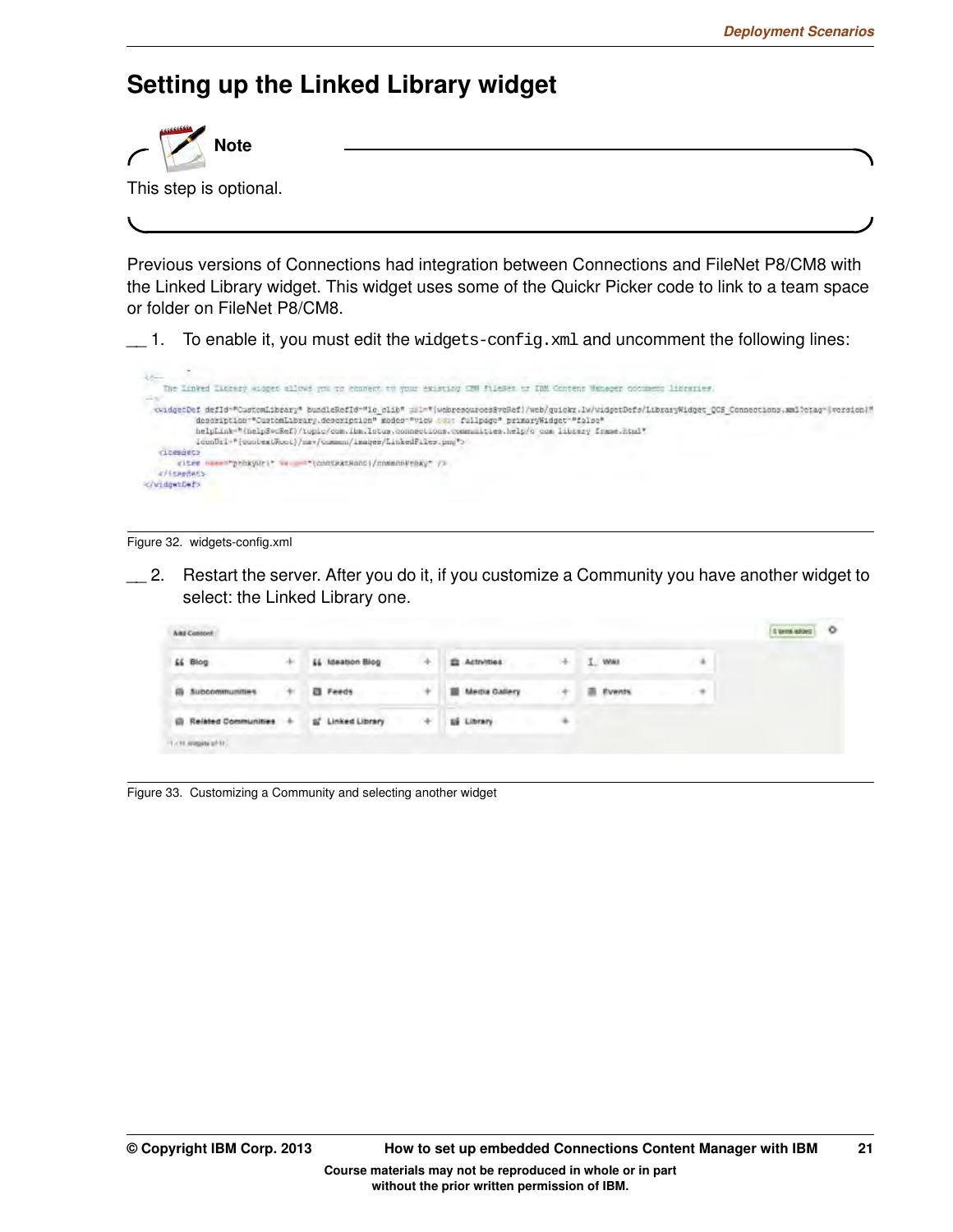\_\_ 3. You can then enter the server URL to your FileNet P8/CM8 server and select the team space folder that you want to link to the library widget to (see following screen):

| <b>Connection</b><br>CENTRAL             |  |
|------------------------------------------|--|
| connected to: BVT Folds/ 0440 848421     |  |
| http://pvidub115.muLié lom com<br>Sannan |  |
| Open                                     |  |
| Select an Rem:                           |  |
| Th-Ian 000, 441                          |  |
| Tab 900 nsi-nl                           |  |
| Library Level 2 BVT fest0441941281       |  |
| Library Level 2 BVT test0441936471       |  |
| Library Level 2 BVT fest0441036531       |  |
| Library Level 2 BVT teet0441030401       |  |
| Library Linuxi 2 BVT test0441927361      |  |
| Literary Level 2 BVT tecloc41925331      |  |
| Library Leval 2 BVT test0441909491       |  |
| Library Level 2 BVT test0441007071       |  |
| Library Level 2 BVT test0441004471       |  |
| Library Level 2 BVT test0440059371       |  |
| Library Level 2 BVT test0440956541       |  |
| Library Level 2 BVT test0440955021       |  |
| Library Level 2 BVT test0440040421       |  |
| Library Level 2 BVT test0440945421       |  |
|                                          |  |
| Save and Close<br><b>Cancel</b><br>Save  |  |

Figure 34. Editing Linked Library Settings

When done, you can access the files on your FileNet P8/CM8 server directly from within the Community.

 $\_\_\_\$ 4. That is it. Now restart your whole deployment and you are ready to test it.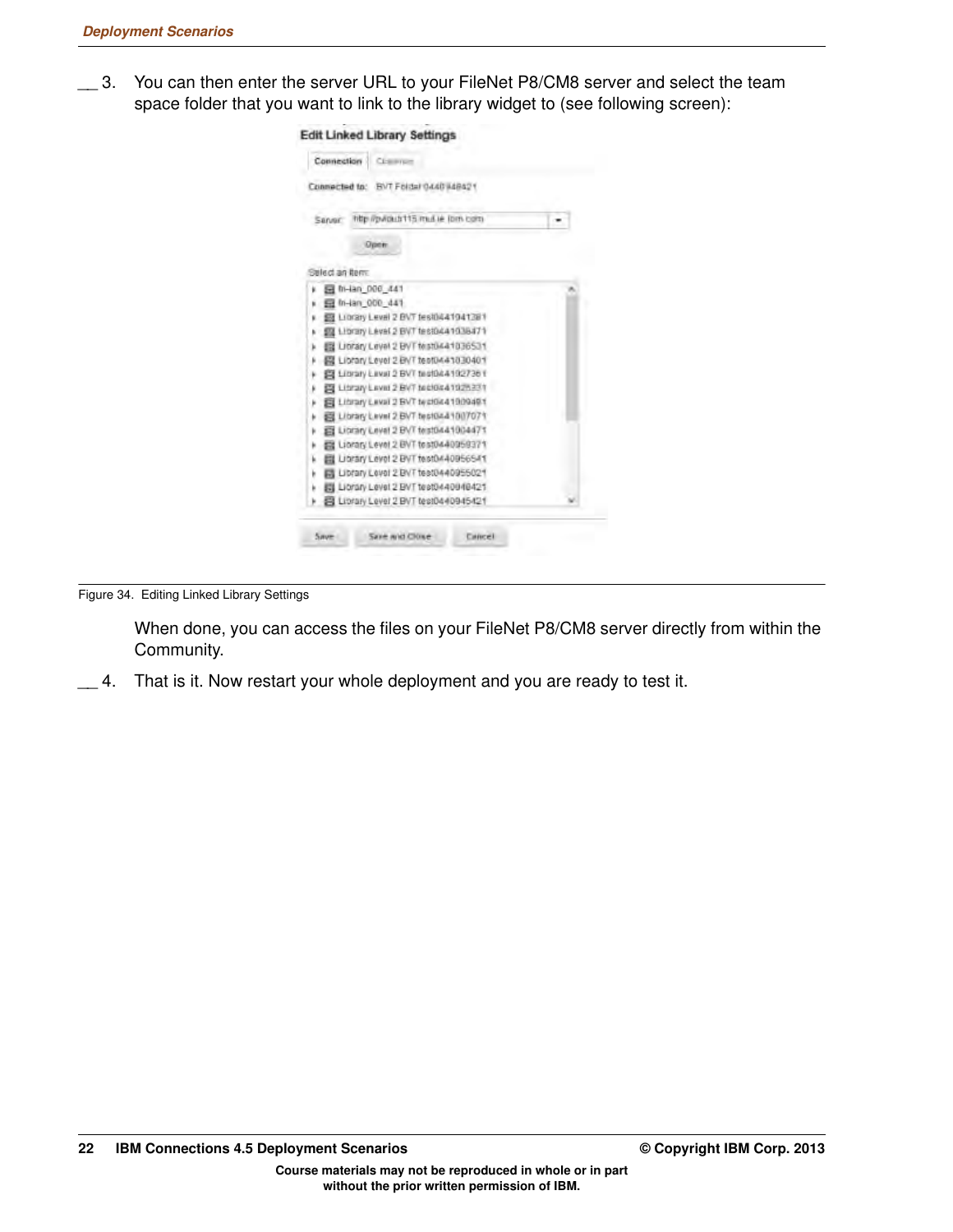### **Testing the CCM integration**

- \_\_ 1. Log in to Connections as a non-admin user, create a community, and customize that community to add the library widget. It should be added successfully.
- \_\_ 2. Then, from the library in that community, upload a file. It should be uploaded correctly.

| Desfalow<br>Plaster(f) 530 stakes              | Writers, Nedall, 000 441                                                  |                          |
|------------------------------------------------|---------------------------------------------------------------------------|--------------------------|
| <b>TRaduce Ligeciature</b><br><b>Marribatu</b> | distributed completely wanted entury.<br>$\infty$                         | $\sim$                   |
| Femmy                                          | fri-ian 000 441                                                           |                          |
| Economete                                      | <b>Block</b>                                                              |                          |
| Film<br>- Library<br>Mehine                    | Visual word francisco, a<br>SERVANTIS 1-1                                 | <b>Howeveral</b>         |
|                                                | entom, ami<br>$\overline{a}$                                              | 曲を<br>$-$                |
|                                                | <b>CIT ANNIH CAY FROM</b><br>$\rightarrow$<br>TRANSVALL<br>$-4$           | Abroom<br><b>PERMITE</b> |
|                                                | All Publishers of the direct Economic Highland Contractor contractors. In | rain lines.              |
|                                                | m<br><b>TELEVISION</b><br><b>The Corporation</b><br>٠                     | <b>Contract Contract</b> |

Figure 35. Connections - Uploading a file in a community

\_\_ 3. Also, if you log in to Administration Console for Content Platform Engine, you should be able to log in as the user that you used to create the document and see it.



Figure 36. Administration Console for Content Platform Engine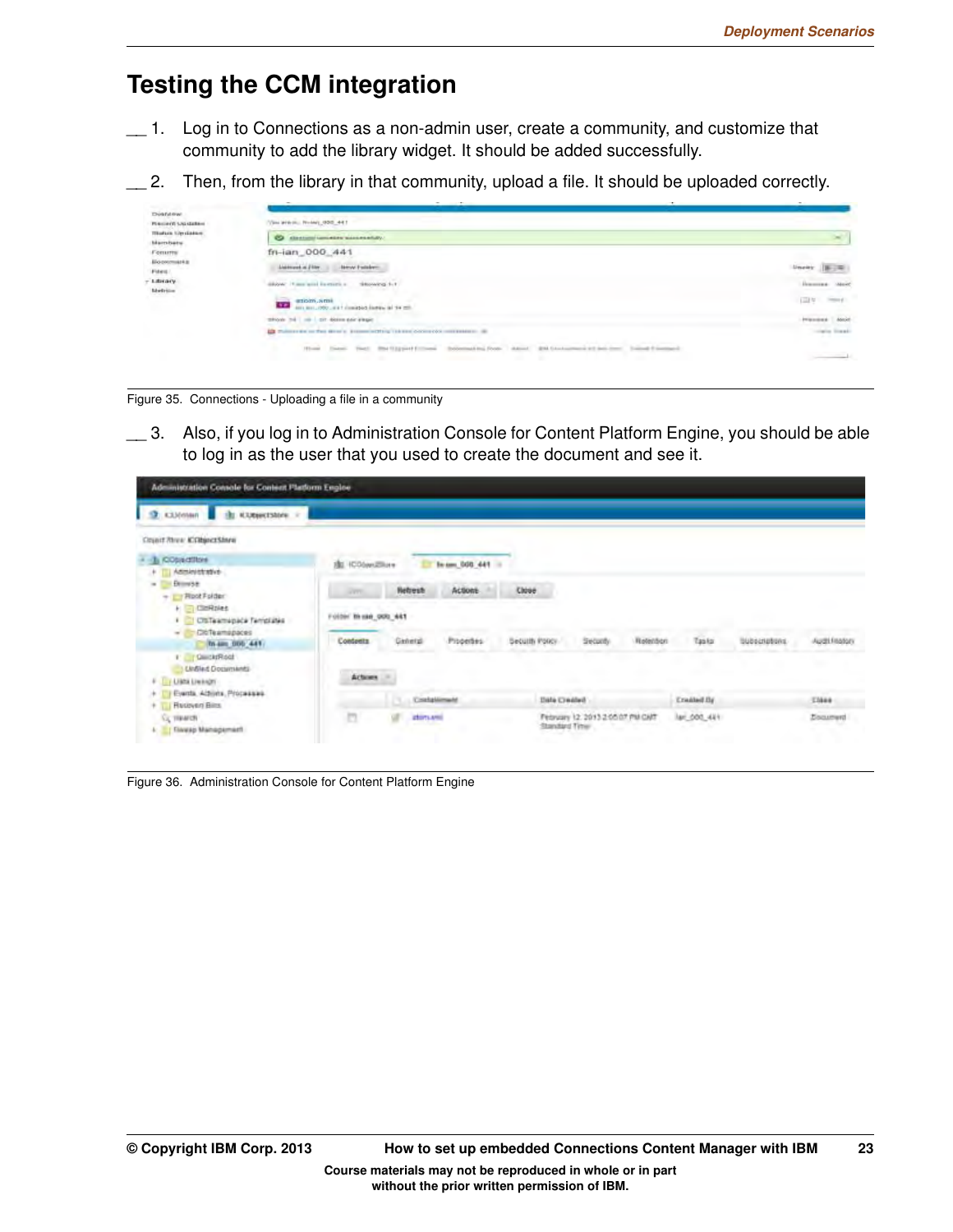\_\_ 4. Also, if you go to the home page and click **Discover**, you should see the document that is displayed.



Figure 37. Home page - Discover